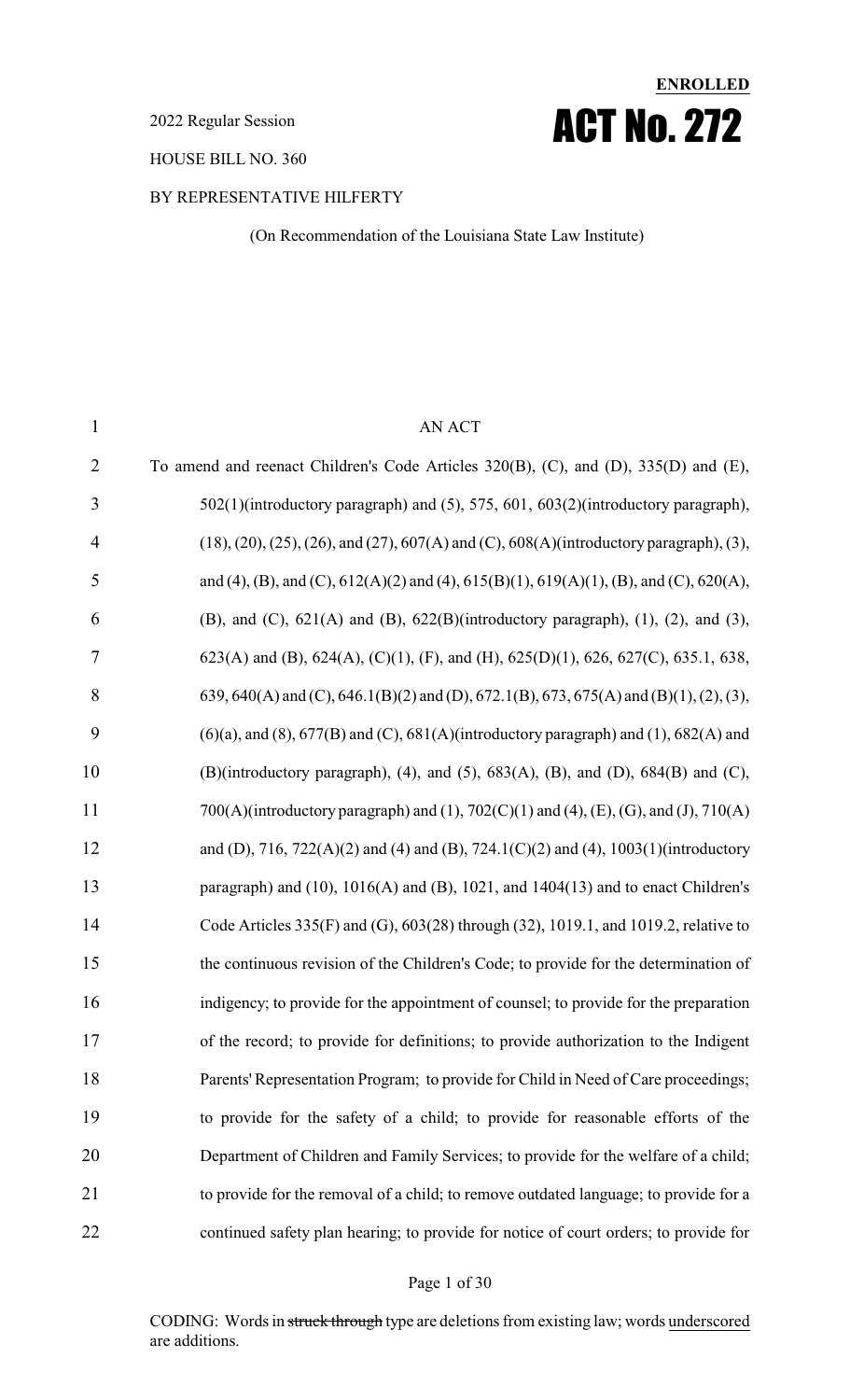| $\mathbf{1}$             | service made on a child; to authorize service by commercial courier; to provide for                                      |
|--------------------------|--------------------------------------------------------------------------------------------------------------------------|
| $\overline{2}$           | the confirmation of electronic delivery; to provide for a child to remain in the                                         |
| 3                        | custody of a parent; to require written reasons for removal; to provide for return of                                    |
| $\overline{\mathcal{A}}$ | the child; to provide for modification of judgments; to provide a cross reference; and                                   |
| 5                        | to provide for related matters.                                                                                          |
| 6                        | Be it enacted by the Legislature of Louisiana:                                                                           |
| 7                        | Section 1. Children's Code Articles 320(B), (C), and (D), 335(D) and (E),                                                |
| $8\,$                    | 502(1)(introductory paragraph) and (5), 575, 601, 603(2)(introductory paragraph), (18), (20),                            |
| 9                        | $(25)$ , $(26)$ , and $(27)$ , $607(A)$ and $(C)$ , $608(A)$ (introductory paragraph), $(3)$ , and $(4)$ , $(B)$ , and   |
| 10                       | (C), $612(A)(2)$ and $(4)$ , $615(B)(1)$ , $619(A)(1)$ , $(B)$ , and $(C)$ , $620(A)$ , $(B)$ , and $(C)$ , $621(A)$ and |
| 11                       | (B), $622(B)$ (introductory paragraph), (1), (2), and (3), $623(A)$ and (B), $624(A)$ , (C)(1), (F),                     |
| 12                       | and (H), 625(D)(1), 626, 627(C), 635.1, 638, 639, 640(A) and (C), 646.1(B)(2) and (D),                                   |
| 13                       | 672.1(B), 673, 675(A) and (B)(1), (2), (3), (6)(a), and (8), 677(B) and (C),                                             |
| 14                       | 681(A)(introductory paragraph) and (1), 682(A) and (B)(introductory paragraph), (4), and                                 |
| 15                       | (5), $683(A)$ , (B), and (D), $684(B)$ and (C), $700(A)$ (introductory paragraph) and (1),                               |
| 16                       | $702(C)(1)$ and (4), (E), (G), and (J), $710(A)$ and (D), $716$ , $722(A)(2)$ and (4) and (B),                           |
| 17                       | 724.1(C)(2) and (4), 1003(1)(introductory paragraph) and (10), 1016(A) and (B), 1021, and                                |
| 18                       | 1404(13) are hereby amended and reenacted and Children's Code Articles 335(F) and (G),                                   |
| 19                       | $603(28)$ through $(32)$ , 1019.1, and 1019.2 are hereby enacted to read as follows:                                     |
| 20                       | Art. 320. Indigency determination                                                                                        |
| 21                       | $\ast$<br>$\ast$<br>$\ast$                                                                                               |
| 22                       | B. The Except as provided in Article 608, the determination of the indigency                                             |
| 23                       | of any person entitled to counsel under in accordance with this Code may be made                                         |
| 24                       | by the court at any stage of the proceedings. If necessary, he the person shall be                                       |
| 25                       | allowed to summon witnesses to testify before the court concerning his the person's                                      |
| 26                       | financial ability to employ counsel.                                                                                     |
| 27                       | In determining whether a person is indigent and entitled to the<br>C(1)                                                  |
| 28                       | appointment of counsel, the court shall consider whether he the person is a needy                                        |
| 29                       | person and the extent of his the person's ability to pay.                                                                |

# Page 2 of 30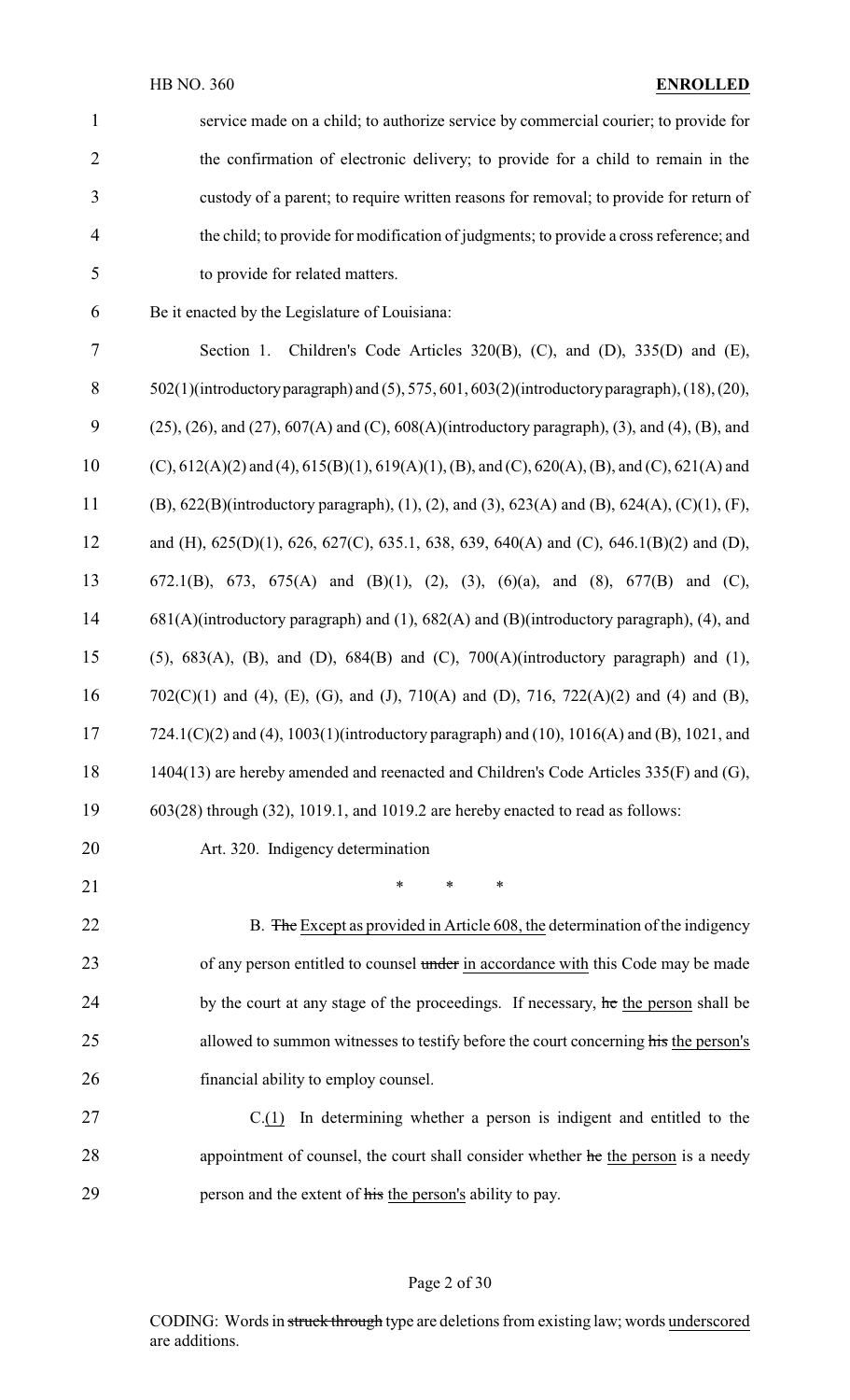| $\mathbf{1}$   | $\left(\frac{H}{2}\right)$ The court shall consider such factors as income, property owned,        |
|----------------|----------------------------------------------------------------------------------------------------|
| $\overline{2}$ | outstanding obligations, and the number and ages of dependents.                                    |
| 3              | $\left(\frac{2}{3}\right)$ Release on bail shall not alone disqualify either an adult or child for |
| 4              | appointment of counsel.                                                                            |
| 5              | D. In each case, subject to the penalty of perjury, the person shall certify in                    |
| 6              | writing such the material factors relating to his the person's ability to pay as the court         |
| 7              | prescribes.                                                                                        |
| 8              | $\ast$<br>*<br>∗                                                                                   |
| 9              | Art. 335. Preparation of record; costs                                                             |
| 10             | $\ast$<br>*<br>∗                                                                                   |
| 11             | D. If a child desires a transcript for appeal <del>, he or his</del> or for supervisory writ,      |
| 12             | the child or the parents of the child shall pay not be assessed the cost of transcription          |
| 13             | of the record unless the court determines that the child and his parents lack means                |
| 14             | to pay such cost or any other costs associated with the preparation of the record.                 |
| 15             | E. If a parent, in a proceeding brought pursuant to Title V, VI, VII, X, or XI                     |
| 16             | of this Code, desires a transcript for appeal or for supervisory writ, the parent shall            |
| 17             | pay the cost of transcription of the record unless the court determines that the parent            |
| 18             | is unable to pay due to poverty or lack of means. The appointment of counsel for the               |
| 19             | parent in a proceeding shall create a rebuttable presumption that the parent is unable             |
| 20             | to pay the costs associated with the preparation of the appellate record or the costs              |
| 21             | for the transcription of the contested proceedings for inclusion in the appeal or                  |
| 22             | supervisory writ. If the court finds that the presumption has been rebutted, the court             |
| 23             | shall provide written reasons for its finding.                                                     |
| 24             | F. If the court finds that the interests of justice so require, the court may                      |
| 25             | waive the costs of transcription of the record or for supervisory writ for any other               |
| 26             | party with a right to an appeal who is unable to pay due to poverty or lack of means.              |
| 27             | E. G. Failure of the clerk to prepare and lodge the record on appeal either                        |
| 28             | timely or correctly shall not prejudice the appeal.                                                |

Page 3 of 30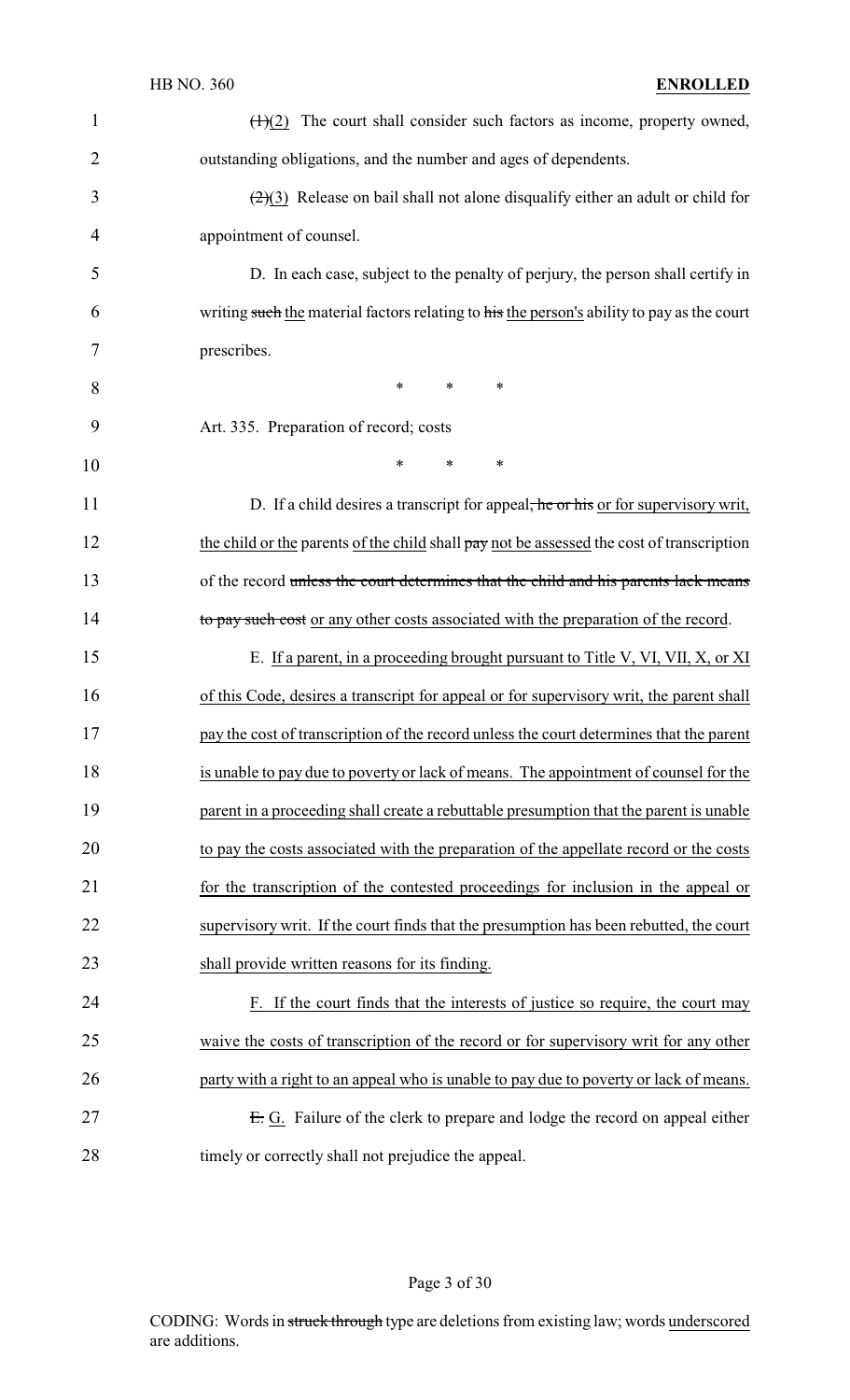#### Comments - 2022

2 Paragraph G of this Article places a burden on the clerk of court to prepare<br>3 and lodge the record. If the exclusive responsibility for preparing and lodging the and lodge the record. If the exclusive responsibility for preparing and lodging the record is on the clerk, the clerk's negligence should not affect the appeal. Therefore, an appeal shall not be dismissed solely upon the failure of the clerk to prepare and lodge the record timely or correctly.

Art. 502. Definitions

7 \* \* \* \*

**\*** \* \* \*

 For the purposes of this Title, the following terms have the following meanings, unless the context clearly indicates otherwise:

11 (1) "Abuse" means any one of the following acts which that seriously endanger the physical, mental, or emotional health, welfare, and safety of the child:

 (5) "Neglect" means the unreasonable refusal or failure of a parent or caretaker to supply the child with necessary food, clothing, shelter, care, treatment, or counseling for any injury, illness, or condition of the child, as a result of which the child's physical, mental, or emotional health, welfare, and safety is substantially 18 threatened or impaired. Consistent with Children's Code Article 606(B), the inability of a parent or caretaker to provide for a child's basic support, supervision, treatment, or services due to inadequate financial resources shall not, for that reason alone, be considered neglect. Whenever, in lieu of medical care, a child is being provided treatment in accordance with the tenets of a well-recognized religious method of 23 healing which that has a reasonable, proven record of success, the child shall not, for that reason alone, be considered to be neglected or maltreated. However, nothing 25 herein in this Subparagraph shall prohibit the court from ordering medical services 26 for the child when there is substantial risk of harm to the child's health,  $\sigma$ r welfare, or safety.

**\*** \* \* \*

Art. 575. Duties of the program; qualifications of counsel

 A. The program shall provide qualified legal counsel, which shall include 31 curatorship curator ad hoc appointments, to indigent or absent parents in child abuse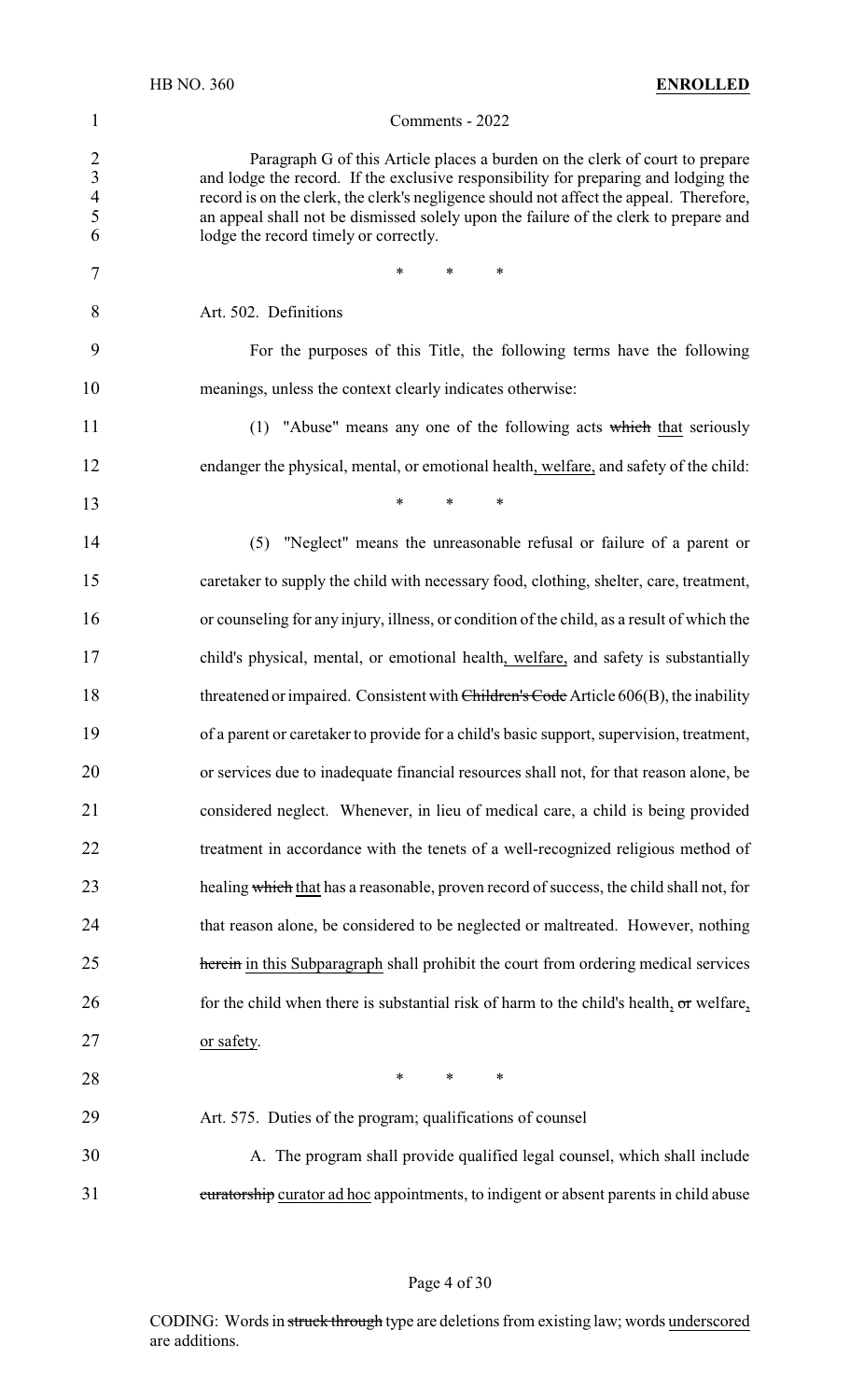| $\mathbf{1}$   | and neglect cases in accordance with the provisions of R.S. 15:185.1 Articles 608        |
|----------------|------------------------------------------------------------------------------------------|
| $\overline{2}$ | and 1016 and R.S. 15:141 through 183 and 185.1 through 185.9.                            |
| 3              | B. Legal representation, which shall include curatorship curator ad hoc                  |
| $\overline{4}$ | appointments, of indigent or absent parents in child abuse and neglect cases shall       |
| 5              | comply with standards promulgated by the Louisiana Public Defender Board, or any         |
| 6              | successor to that board in accordance with R.S. 15:185.1 R.S. 15:141 through 183         |
| 7              | and 185.1 through 185.9 to ensure competent and fair representation.                     |
| 8              | C. The Indigent Parents' Representation Program, through its governing                   |
| 9              | authority, may adopt policies to provide representation to indigent parents prior to     |
| 10             | the commencement of court proceedings.                                                   |
| 11             | $\ast$<br>$\ast$<br>∗                                                                    |
| 12             | Art. 601. Purpose                                                                        |
| 13             | The purpose of this Title is to protect children whose physical or mental                |
| 14             | health and, welfare, and safety is substantially at risk of harm by physical abuse,      |
| 15             | neglect, or exploitation and who may be further threatened by the conduct of others,     |
| 16             | by providing for the reporting of suspected cases of abuse, exploitation, or neglect     |
| 17             | of children; by providing for the investigation of such complaints; and by providing,    |
| 18             | if necessary, for the resolution of child in need of care proceedings in the courts. The |
| 19             | proceedings shall be conducted expeditiously to avoid delays in achieving                |
| 20             | permanency for children. This Title is intended to provide the greatest possible         |
| 21             | protection as promptly as possible for such children. The health, welfare, safety, and   |
| 22             | best interest of the child shall be the paramount concern in all proceedings under       |
| 23             | pursuant to this Title. This Title shall be construed in accordance with Article 102.    |
| 24             | This Title shall be administered and interpreted to avoid unnecessary interference       |
| 25             | with family privacy and trauma to the child, and yet, at the same time, authorize the    |
| 26             | protective and preventive intervention needed for the health, welfare, safety, and       |
| 27             | well-being of children.                                                                  |
|                |                                                                                          |

# Page 5 of 30

28 **\*** \* \* \*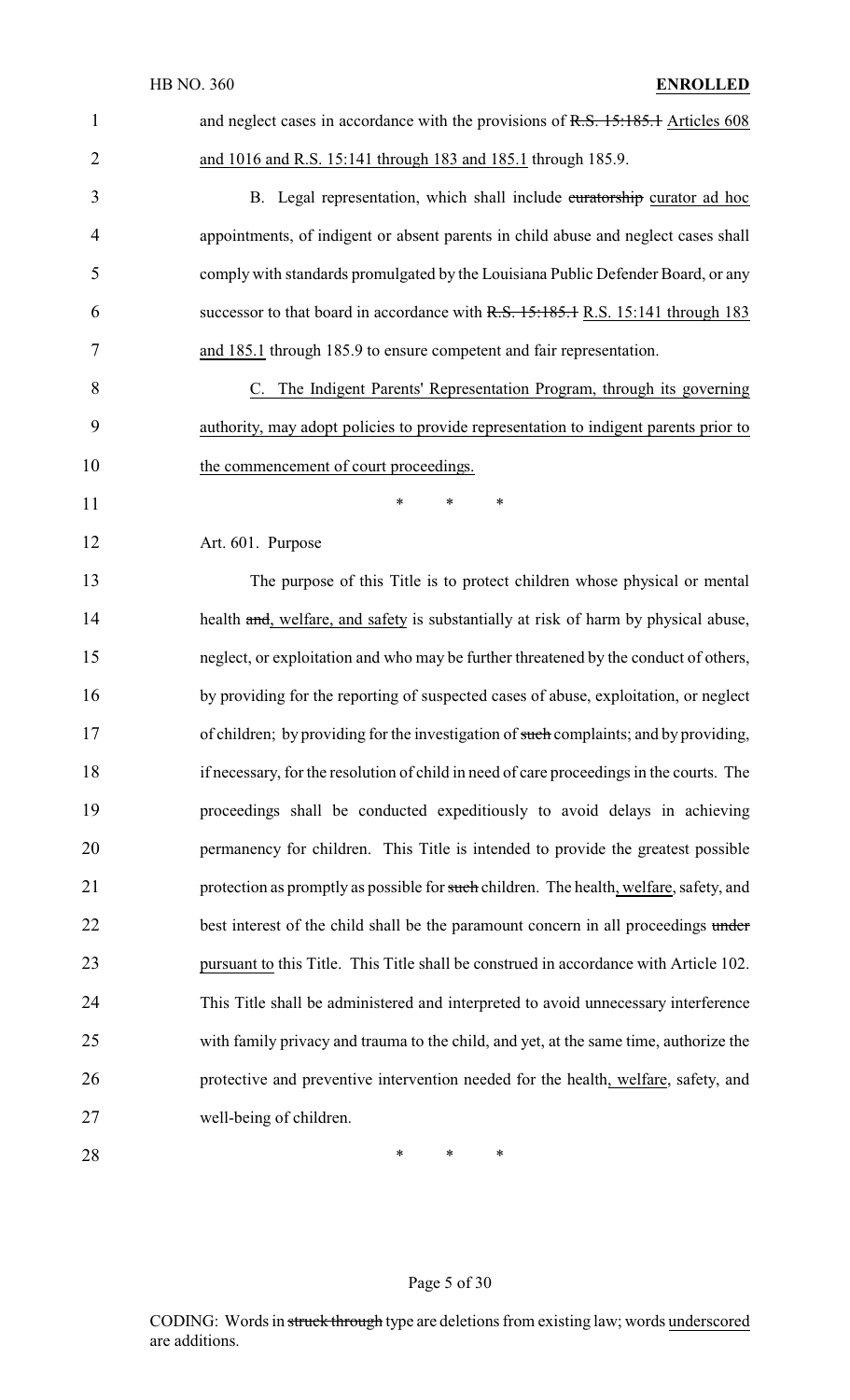| $\mathbf{1}$   | Art. 603. Definitions                                                                      |
|----------------|--------------------------------------------------------------------------------------------|
|                |                                                                                            |
| $\overline{2}$ | As used in this Title:                                                                     |
| 3              | *<br>$\ast$<br>∗                                                                           |
| 4              | "Abuse" means any one of the following acts which that seriously<br>(2)                    |
| 5              | endanger the physical, mental, or emotional health, welfare, and safety of the child:      |
| 6              | *<br>*<br>∗                                                                                |
| 7              | (18) "Neglect" means the refusal or unreasonable failure of a parent or                    |
| 8              | caretaker to supply the child with necessary food, clothing, shelter, care, treatment,     |
| 9              | or counseling for any injury, illness, or condition of the child, as a result of which the |
| 10             | child's physical, mental, or emotional health, welfare, and safety is substantially        |
| 11             | threatened or impaired. Neglect includes prenatal neglect. Consistent with Article         |
| 12             | $606(B)$ , the inability of a parent or caretaker to provide for a child due to inadequate |
| 13             | financial resources shall not, for that reason alone, be considered neglect. Whenever,     |
| 14             | in lieu of medical care, a child is being provided treatment in accordance with the        |
| 15             | tenets of a well-recognized religious method of healing which that has a reasonable,       |
| 16             | proven record of success, the child shall not, for that reason alone, be considered to     |
| 17             | be neglected or maltreated. However, nothing herein in this Subparagraph shall             |
| 18             | prohibit the court from ordering medical services for the child when there is              |
| 19             | substantial risk of harm to the child's health, or welfare, or safety.                     |
| 20             | $\ast$<br>$\ast$<br>$\ast$                                                                 |
| 21             | (20) "Other suitable individual" means a person with whom the child enjoys                 |
| 22             | a close, established, significant relationship, yet not a blood relative, including a      |
| 23             | neighbor, godparent, teacher, and or close friend of the parent. "Relative" for the        |
| 24             | purpose of this Title means an individual with whom the child has established a            |
| 25             | significant relationship by blood, adoption, or affinity.                                  |
| 26             | *<br>∗                                                                                     |
| 27             | (25) "Protective capacity" means the cognitive, behavioral, and emotional                  |
| 28             | knowledge, abilities, and practices that prevent or control threats of danger to           |
| 29             | children.                                                                                  |

# Page 6 of 30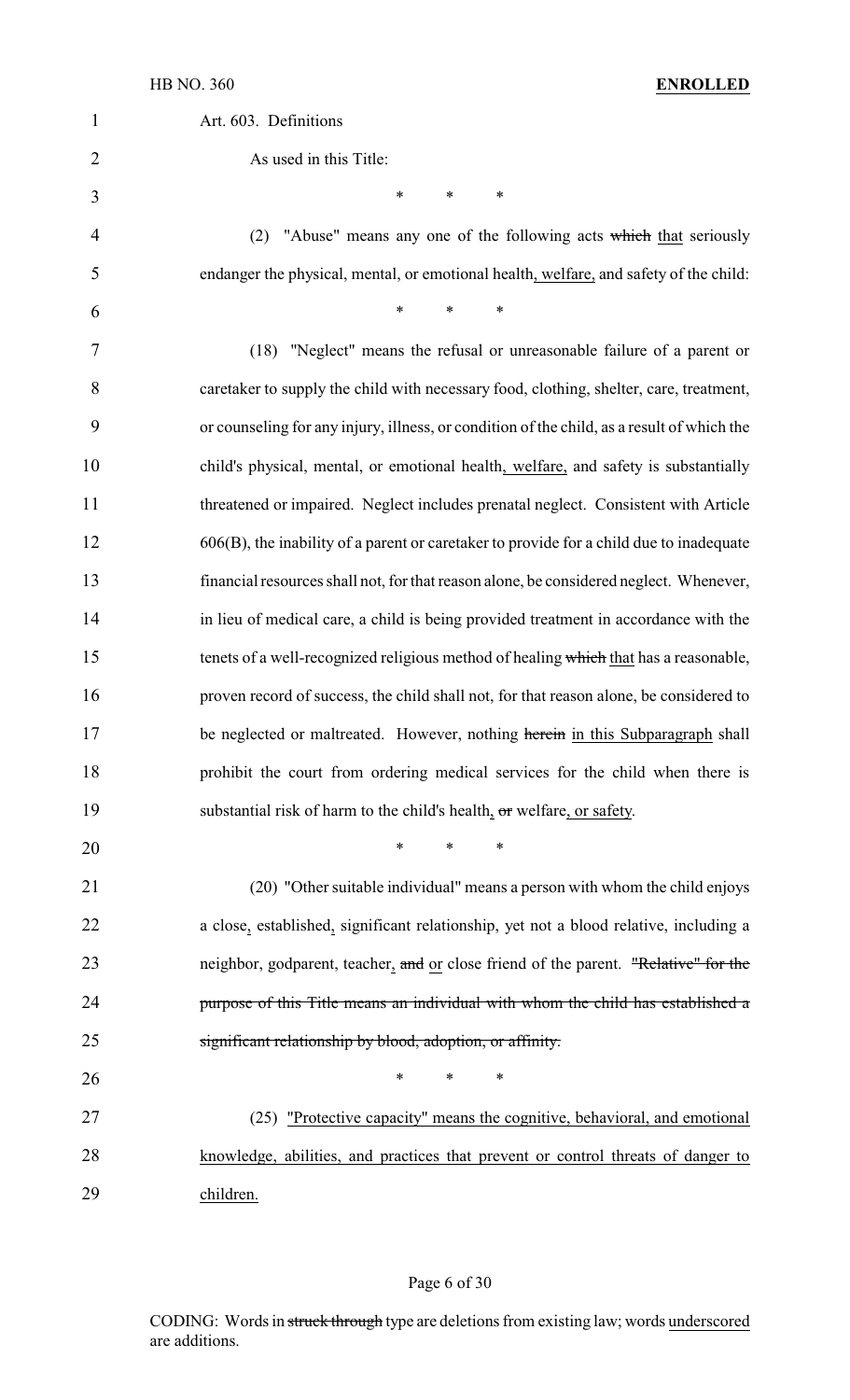| $\mathbf{1}$   | (26) "Reasonable efforts" means the exercise of ordinary diligence and care               |
|----------------|-------------------------------------------------------------------------------------------|
| $\overline{2}$ | by the department caseworkers and supervisors and shall assume the availability of        |
| 3              | a reasonable program of services to children and their families throughout the            |
| $\overline{4}$ | pendency of a case pursuant to the obligations imposed on the state by federal and        |
| 5              | state law to provide services and supports designed and intended to prevent or            |
| 6              | eliminate the need for removing a child from the child's home, to reunite families        |
| 7              | after separation, and to achieve safe permanency for children. Reasonable efforts         |
| 8              | shall be determined by the particular facts and circumstances of each case, including     |
| 9              | the individualized needs of each child and the family, the imminence and potential        |
| 10             | severity of the threat of danger, the strengths of each child and the family, and the     |
| 11             | community of support available to the family. In making reasonable efforts, the           |
| 12             | health, welfare, and safety of the child shall be the paramount concern.                  |
| 13             | (27) "Relative" means an individual with whom the child has established a                 |
| 14             | significant relationship by blood, adoption, or affinity.                                 |
| 15             | $(26)(28)$ "Removal" means placing a child in the custody of the state or with            |
| 16             | someone other than the parent or caretaker during or after the course of an               |
| 17             | investigation of abuse and neglect to secure the child's protection and safeguard the     |
| 18             | child's health, welfare, and safety.                                                      |
| 19             | (29) "Safe" and "safety" mean the condition of not being unsafe. Whether                  |
| 20             | a child is unsafe shall be determined by the particular facts and circumstances of        |
| 21             | each case, including consideration of the threat of danger to the child, whether the      |
| 22             | child is vulnerable to the threat, and the parent's or caretaker's protective capacity to |
| 23             | manage or control the threat.                                                             |
| 24             | $(27)$ (30) "Safety plan" means a plan for the purpose of assuring a child's              |
| 25             | health, welfare, and safety by imposing conditions for the child to safely remain in      |
| 26             | the home, or, after a child has been removed from the home, for the continued             |
| 27             | placement of the child with a custodian and terms for contact between the child and       |
| 28             | his the child's parents or other persons.                                                 |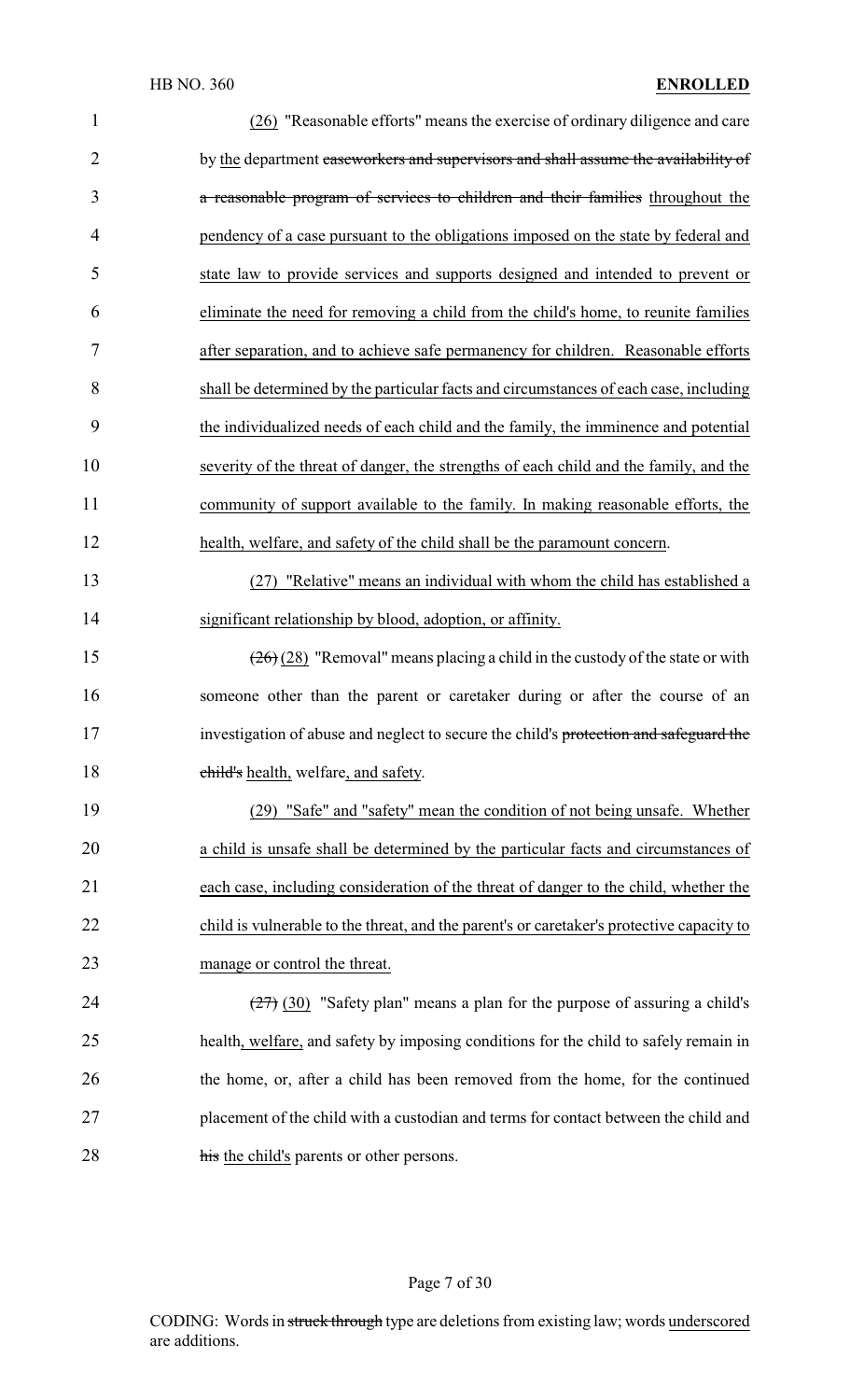|                | HB NO. 360<br><b>ENROLLED</b>                                                              |
|----------------|--------------------------------------------------------------------------------------------|
| $\mathbf{1}$   | (31) "Threat of danger" exists when the behavior of a parent or caretaker or               |
| $\overline{2}$ | the family situation indicates serious harm, in the near future, to the child's physical,  |
| 3              | mental, or emotional health, welfare, and safety.                                          |
| 4              | "Vulnerable" means the inability to protect oneself from identified<br>(32)                |
| 5              | threats of danger.                                                                         |
| 6              | $\ast$<br>$\ast$<br>$\ast$                                                                 |
| 7              | Art. 607. Child's right to appointed counsel; payment                                      |
| 8              | A. The court shall appoint the program entity designated for the jurisdiction              |
| 9              | by the Louisiana Supreme Court to provide qualified, independent counsel for the           |
| 10             | child in any order issued in accordance with Article $619(C)$ or $620$ or at the time the  |
| 11             | order setting the first court hearing is signed. Neither the child nor anyone              |
| 12             | purporting to act on his behalf of the child may be permitted to waive this right.         |
| 13             | $\ast$<br>$\ast$<br>∗                                                                      |
| 14             | C. If the court finds that the parents of the child are financially able, it the           |
| 15             | court may order the parents to pay some or all of the costs of the child's                 |
| 16             | representation in accordance with Children's Code Articles 320 and 321.                    |
| 17             | ∗<br>*<br>*                                                                                |
| 18             | Art. 608. Parents' right to counsel; payment                                               |
| 19             | A. The parents of a child who is the subject of a child in need of care                    |
| 20             | proceeding shall be entitled to qualified, independent counsel at the continued            |
| 21             | custody hearing after the court issues any order in accordance with Article 619(C)         |
| 22             | or 620 or at the filing of a petition and at all stages of the proceedings thereafter. If  |
| 23             | the court does not issue an order in accordance with Article $619(C)$ or $620$ , the right |
| 24             | to counsel shall attach upon the filing of a petition. At all proceedings governed by      |
| 25             | Chapter 6 of this Title, the parents shall be presumed to be indigent. Thereafter,         |
| 26             | indigence shall be determined in accordance with Article 320. This right The right         |
| 27             | to counsel may be waived by a parent if the court determines that the parent choosing      |
| 28             | to waive his the right to representation has been instructed by the court about his the    |
| 29             | rights and the possible consequences of waiver. Before accepting a waiver of               |
| 30             | counsel, the court shall ensure each of the following:                                     |
| 31             | ∗<br>∗<br>∗                                                                                |

Page 8 of 30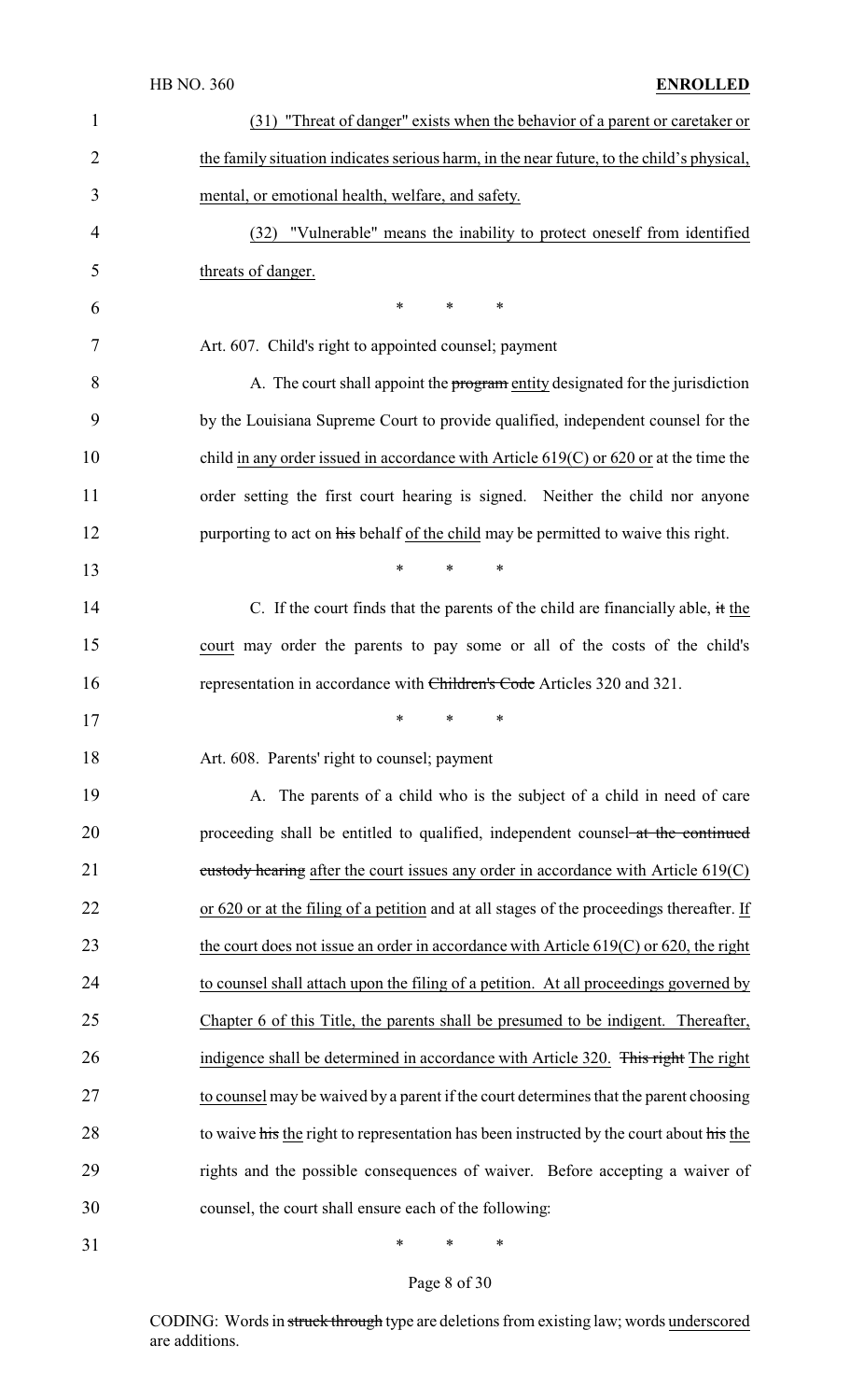| $\mathbf{1}$   | (3) The parent has been informed by the court that a proceeding brought                  |
|----------------|------------------------------------------------------------------------------------------|
| $\overline{2}$ | under in accordance with this Title may ultimately result in a termination of parental   |
| 3              | rights and a complete and permanent separation of the parent from the child.             |
| 4              | (4) The parent has been informed by the court that if $he$ the parent is unable          |
| 5              | to afford an attorney, one will be provided by the Indigent Parents' Representation      |
| 6              | Program.                                                                                 |
| 7              | $\ast$<br>$\ast$<br>∗                                                                    |
| 8              | B. If a parent of a child is financially unable to afford counsel or is presumed         |
| 9              | indigent in accordance with Paragraph A of this Article, the court shall refer the       |
| 10             | parent for representation by the Indigent Parents' Representation Program                |
| 11             | administered by the Louisiana Public Defender Board district public defender office      |
| 12             | shall provide for representation, unless the Louisiana Public Defender Board has         |
| 13             | contracted to provide for representation in accordance with R.S. $15:185.3(B)(12)$ or    |
| 14             | any other provision of law.                                                              |
| 15             | C. If a parent of the child is entitled to representation by the Indigent Parents'       |
| 16             | Representation Program, the The unavailability of counsel to represent the parent        |
| 17             | shall be good cause for a continuance of the continued custody hearing for up to         |
| 18             | three days, and the hearing shall not proceed until a qualified, independent attorney    |
| 19             | is provided to the parent.                                                               |
| 20             | $\ast$<br>$\ast$<br>$\ast$                                                               |
| 21             | Art. 612. Assignment of reports for investigation and assessment                         |
| 22             | A.                                                                                       |
| 23             | $*$ $*$<br>$\ast$<br>$\ast$                                                              |
| 24             | Reports of high and intermediate levels of risk shall be investigated<br>(2)             |
| 25             | promptly. This investigation shall include a preliminary investigation as to the         |
| 26             | nature, extent, and cause of the abuse or neglect and the identity of the person         |
| 27             | actually responsible for the child's condition. This preliminary investigation shall     |
| 28             | include an inquiry as to whether there is reason to know that the child is an Indian     |
| 29             | child. This preliminary investigation shall also include an interview with the child     |
| 30             | and his parent or the child's parents or other caretaker and shall include consideration |

Page 9 of 30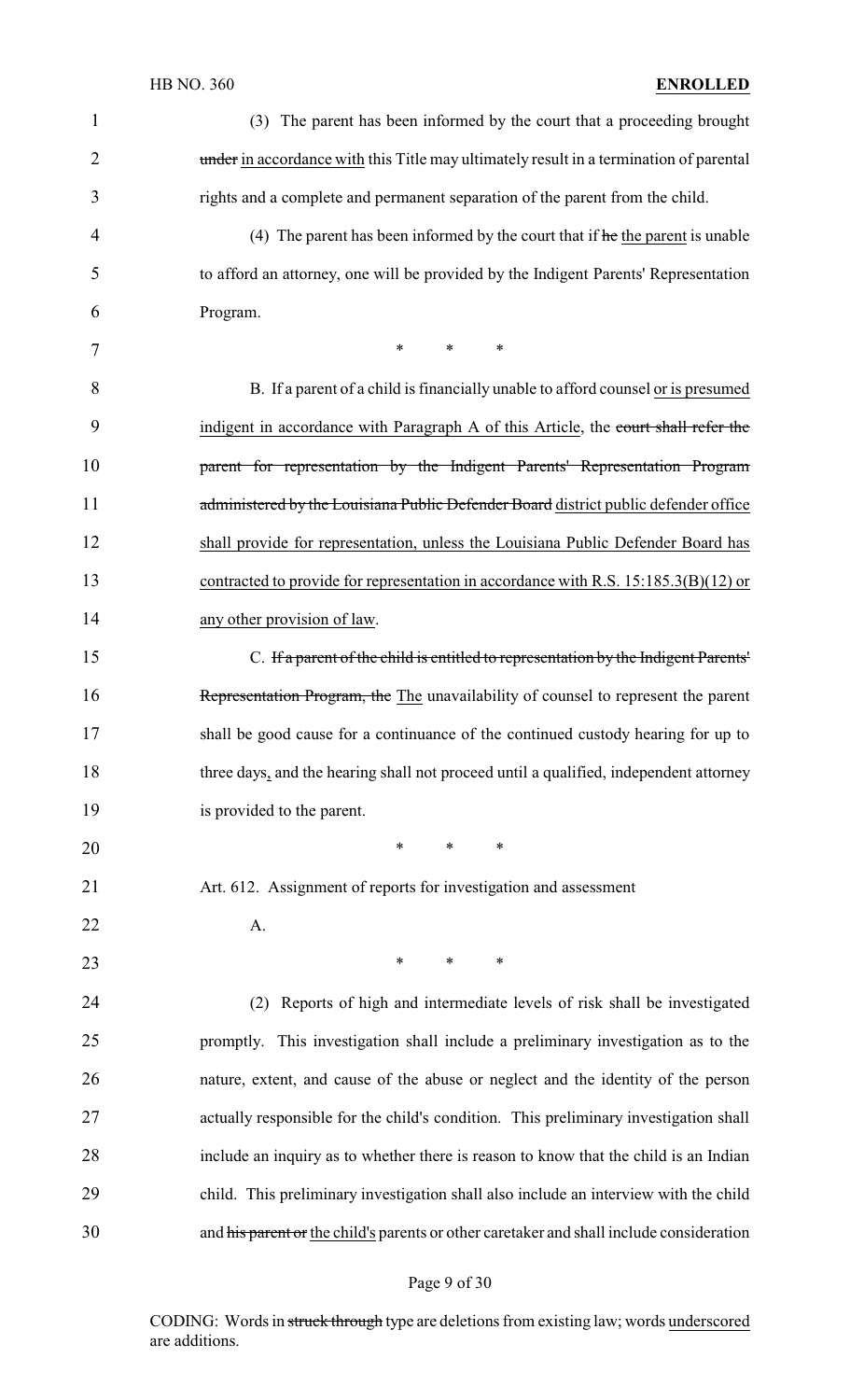of all available medical information provided to the department pertaining to the child's condition. This preliminary investigation shall also include an immediate assessment of any existing visitation or custody order or agreement involving the alleged perpetrator and the child. The department shall request a temporary restraining order pursuant to Article 617, a protective order pursuant to Article 618, or an instanter safety plan order pursuant to Article 619 or Article 620 if the department determines that any such previously ordered visitation or custody would put the child's health, welfare, and safety at risk. Admission of the investigator on school premises or access to the child in school shall not be denied by school personnel. However, the request for a temporary restraining order or a protective order in accordance with this Article shall not independently confer exclusive 12 jurisdiction on the juvenile court in accordance with Article 303.

 (4) During the investigation of a report from a treating health care practitioner of physical abuse of a child who is not in custody of the state, at the request and expense of the child's parent or caregiver, the department shall provide copies of all medical information pertaining to the child's condition or treatment obtained during the investigation to a board certified child abuse pediatrician for purposes of conducting an independent review of the information. Any resulting report shall be provided to the department and to the child's parent or caretaker and 21 shall be utilized in the department's on-going ongoing assessment of risk and to determine what action may be necessary to protect the health, welfare, and safety of the child. Nothing in this Subparagraph shall be construed to prohibit granting an instanter removal order pursuant to Article 615(B).

**\*** \* \* \*

 $*$  \* \* \* Art. 615. Disposition of reports 27 \* \* \* \* B. After investigation, the local child protection unit shall make one of the following determinations:

#### Page 10 of 30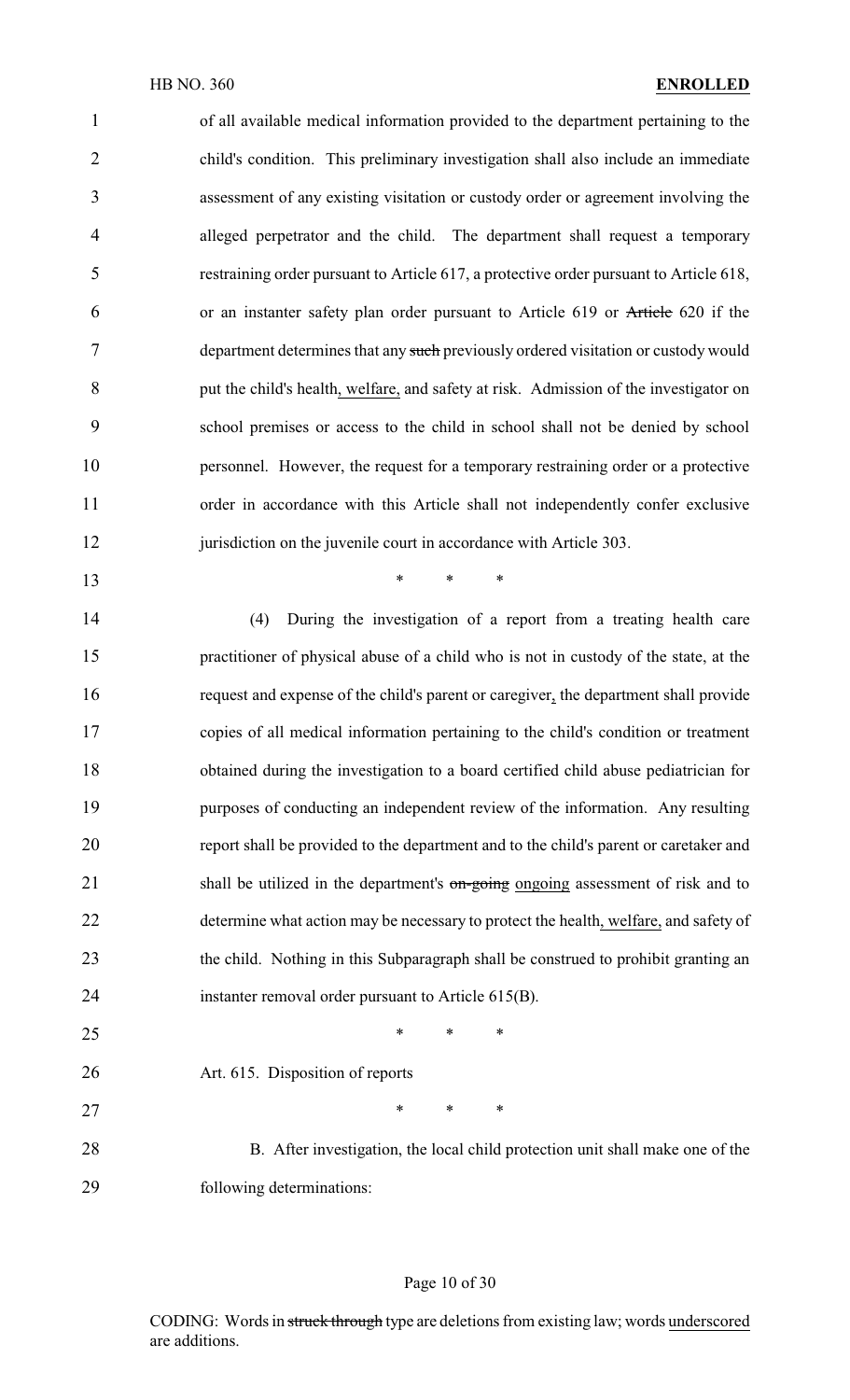| $\mathbf{1}$   | (1) The child appears to be a child in need of care and his the child's                |
|----------------|----------------------------------------------------------------------------------------|
| $\overline{2}$ | immediate removal is necessary for his protection from further abuse or neglect, in    |
| 3              | which case, whenever such extraordinary justification arises, it the local child       |
| 4              | protection unit shall apply for an instanter removal order to place the child in the   |
| 5              | custody of a suitable relative or other suitable individual capable of protecting the  |
| 6              | health, welfare, and safety of the child or the state as authorized under by Articles  |
| 7              | 619 and 620 and shall notify the district attorney as soon as possible.                |
| 8              | $\ast$<br>$\ast$<br>$\ast$                                                             |
| 9              | Art. 619. Instanter custody orders; instanter safety plan orders                       |
| 10             | A.(1) A peace officer, district attorney, or employee of the local child               |
| 11             | protection unit of the department may file a verified complaint alleging facts         |
| 12             | showing that there are reasonable grounds to believe that the child is in need of care |
| 13             | and that emergency removal or the implementation of a safety plan is necessary to      |
| 14             | secure the child's protection health, welfare, and safety.                             |
| 15             | $\ast$<br>$\ast$<br>$\ast$                                                             |
| 16             | B.(1) If removal of the child is requested, the court shall immediately                |
| 17             | determine whether reasonable efforts, as defined by Article 603, have been made by     |
| 18             | the department to prevent or eliminate the need for the child's removal, including.    |
| 19             | In making the determination, the court shall consider all of the following:            |
| 20             | (a) whether Whether the department has requested a temporary restraining               |
| 21             | order pursuant to Article 617,                                                         |
| 22             | Whether the department has requested a protective order pursuant to<br>(b)             |
| 23             | Article $618$ , or a.                                                                  |
| 24             | Whether the department has requested an instanter safety plan order<br>(c)             |
| 25             | pursuant to this article.                                                              |
| 26             | (d) Any services or support offered or attempted prior to the request for an           |
| 27             | instanter order to control the threat of danger or substitute for diminished or absent |
| 28             | caretaker protective capacity.                                                         |
| 29             | (2) In making and determining reasonable efforts, the child's health, welfare,         |
| 30             | and safety shall be the paramount concern.                                             |

# Page 11 of 30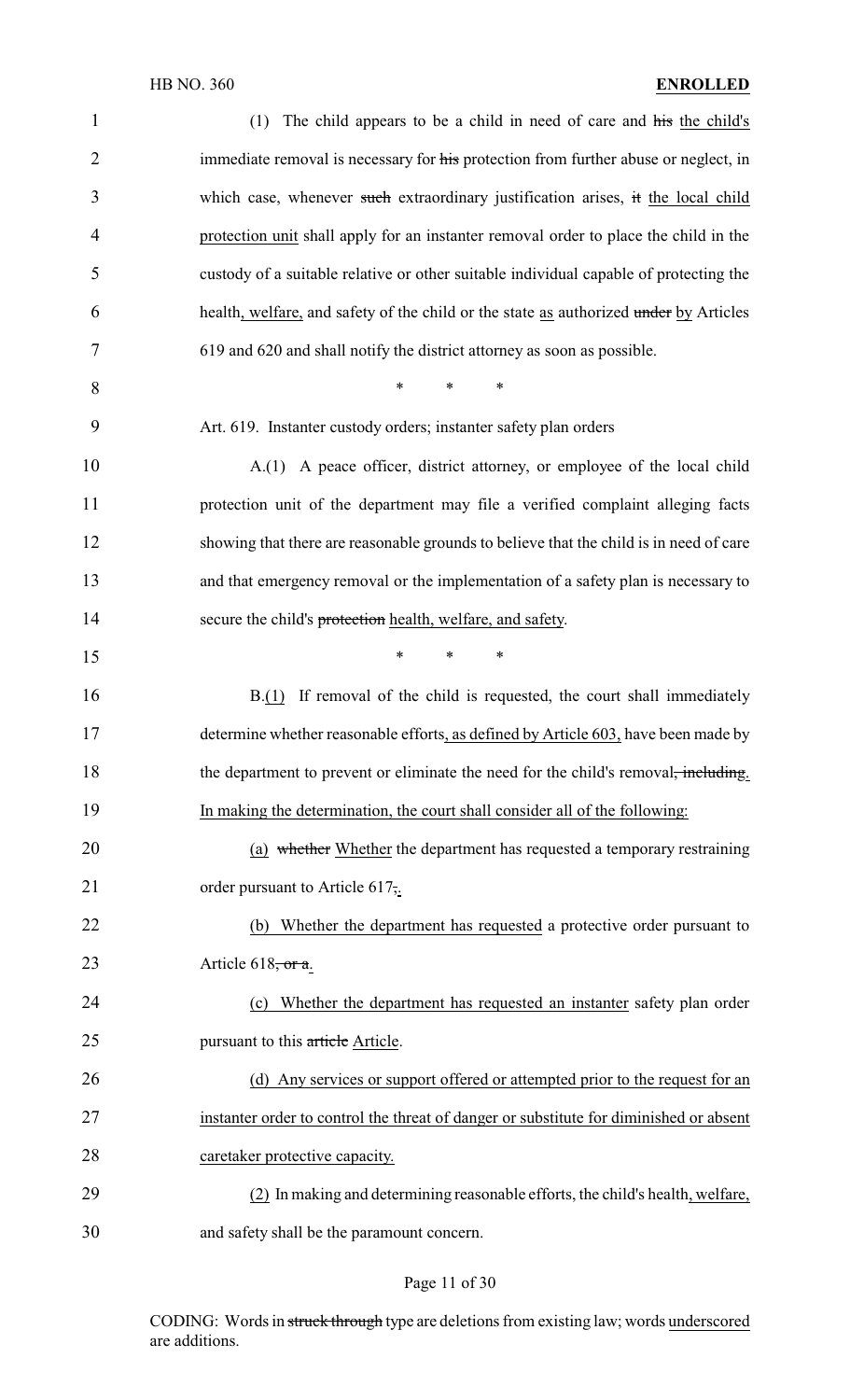1 (3) However, the court may authorize the removal of the child even Even if 2 the department's efforts have not been reasonable, the court may authorize the 3 removal of the child if the court determines that removal is necessary to secure the 4 safety of the child and that additional efforts would not keep the child safe from 5 identified threats of danger. 6 C.(1) Upon presentation of the verified complaint, the court shall 7 immediately determine whether emergency removal or the issuance of  $\alpha$  an instanter 8 safety plan order is necessary to secure the child's protection health, welfare, and 9 safety. 10 (2) If the court determines finds that the child's welfare cannot be 11 safeguarded without removal, continuation in the home would be contrary to the 12 health, welfare, and safety of the child, the court shall immediately issue a written 13 instanter order directing that the child be placed in the provisional custody of a 14 suitable relative or other suitable individual capable of protecting the health, welfare, 15 and safety of the child or that the child be taken into the custody of the state. The 16 order shall contain written findings of fact supporting the necessity for the child's 17 removal in order to safeguard his welfare. If the child has been ordered into the 18 custody is given to of a suitable relative or other suitable individual, a safety plan 19 shall be made an order of the court and shall direct the provisional custodian to 20 adhere to the conditions of the safety plan. The safety plan shall set forth conditions

22 (3) If, upon request by the state, the court determines that with the issuance 23 of a safety plan order, that the child's health, welfare, and safety can be safeguarded 24 secured without removal, the court shall immediately issue a written instanter safety 25 plan order directing compliance with the terms of the safety plan. The order shall 26 contain written findings of fact supporting the necessity for the safety plan to 27 safeguard his welfare. The safety plan shall set forth conditions as determined by or 28 agreed upon by the state as necessary for the protection of the child's health, welfare, 29 and safety while remaining in the home.

21 of contact with parents or other third parties suitable individuals.

#### Page 12 of 30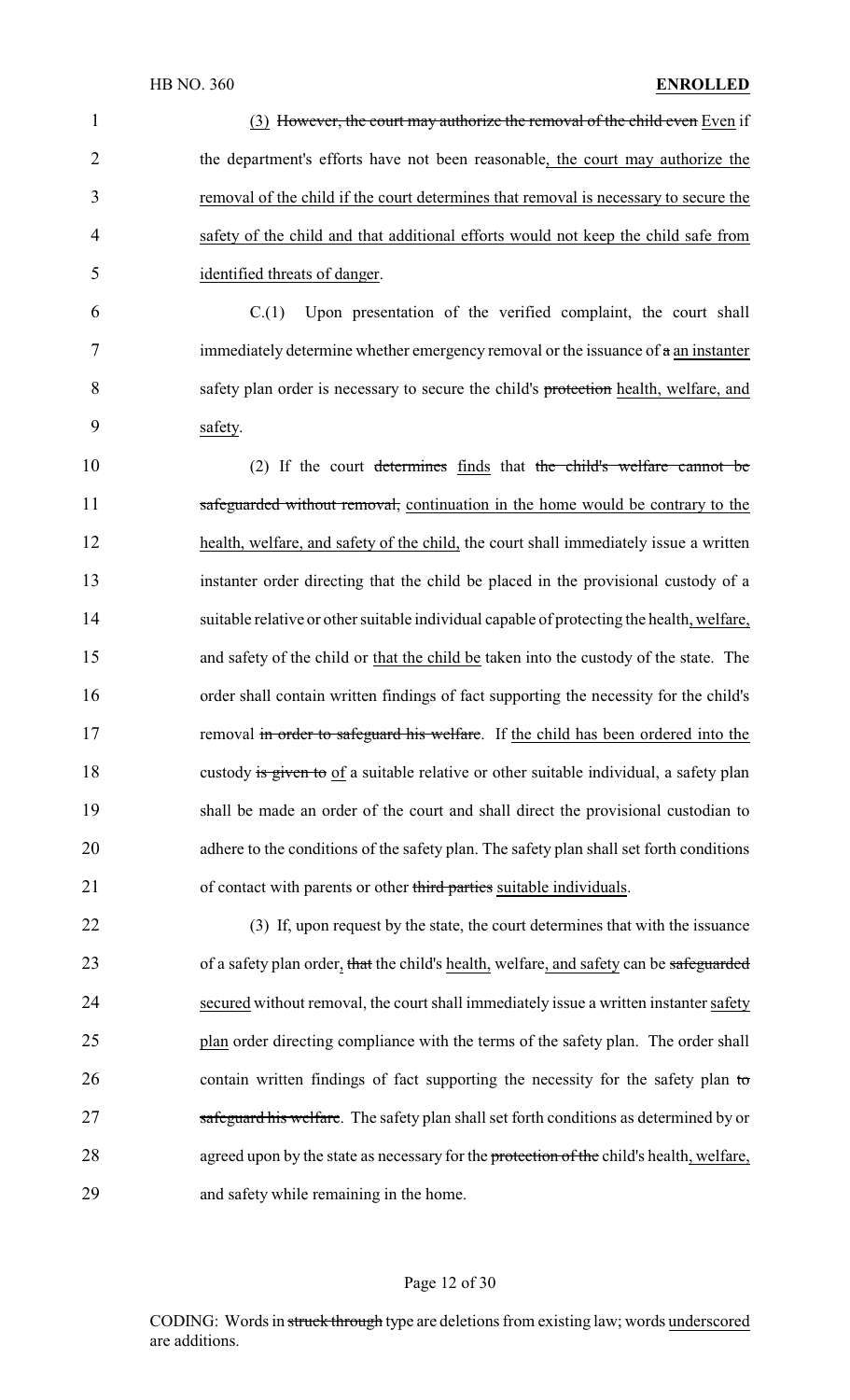| $\mathbf{1}$   | (4) If the court determines that emergency removal or the issuance of a                    |
|----------------|--------------------------------------------------------------------------------------------|
| $\overline{2}$ | safety plan order is not necessary to secure the child's protection health, welfare, and   |
| 3              | safety, the court shall issue a written order denying the request for custody or for the   |
| 4              | implementation of a safety plan.                                                           |
| 5              | $\ast$<br>$\ast$<br>∗                                                                      |
| 6              | Art. 620. Oral instanter orders                                                            |
| 7              | A. In exceptional circumstances, the facts supporting the issuance of an                   |
| 8              | instanter order and the exceptional circumstances may be relayed orally, including         |
| 9              | telephonically, to the judge and his the order directing that a child be taken into        |
| 10             | custody or, upon request by the state, that a an instanter safety plan order be            |
| 11             | implemented may be issued orally.                                                          |
| 12             | B. In such cases, an An affidavit containing the information previously                    |
| 13             | relayed orally, including telephonically, shall be filed with the clerk of the court       |
| 14             | within twenty-four hours and a written order shall be issued. The written order shall      |
| 15             | include the court's findings of fact supporting the necessity for the child's removal      |
| 16             | or the implementation of $\alpha$ an instanter safety plan order in order to safeguard his |
| 17             | welfare and, if the child has been removed, shall determine the child's custodian in       |
| 18             | accordance with Article 619.                                                               |
| 19             | C. The affidavit filed after the child has been placed shall indicate whether              |
| 20             | the child was released to his the child's parents or remains removed.                      |
| 21             | *<br>$\ast$<br>∗                                                                           |
| 22             | Art. 621. Taking child into custody without a court order                                  |
| 23             | A. A peace officer or probation officer of the court may take a child into                 |
| 24             | custody without a court order if he has there are reasonable grounds to believe that       |
| 25             | the child's surroundings are such as to endanger his welfare the child's health,           |
| 26             | welfare, and safety and immediate removal appears to be necessary for his                  |
| 27             | protection. The peace officer shall have the responsibility to promptly notify and         |
| 28             | release the child to the department.                                                       |
| 29             | B. Employees of the department must shall secure an instanter order before                 |
| 30             | taking a child into custody.                                                               |
| 31             | ∗<br>∗<br>∗                                                                                |

# Page 13 of 30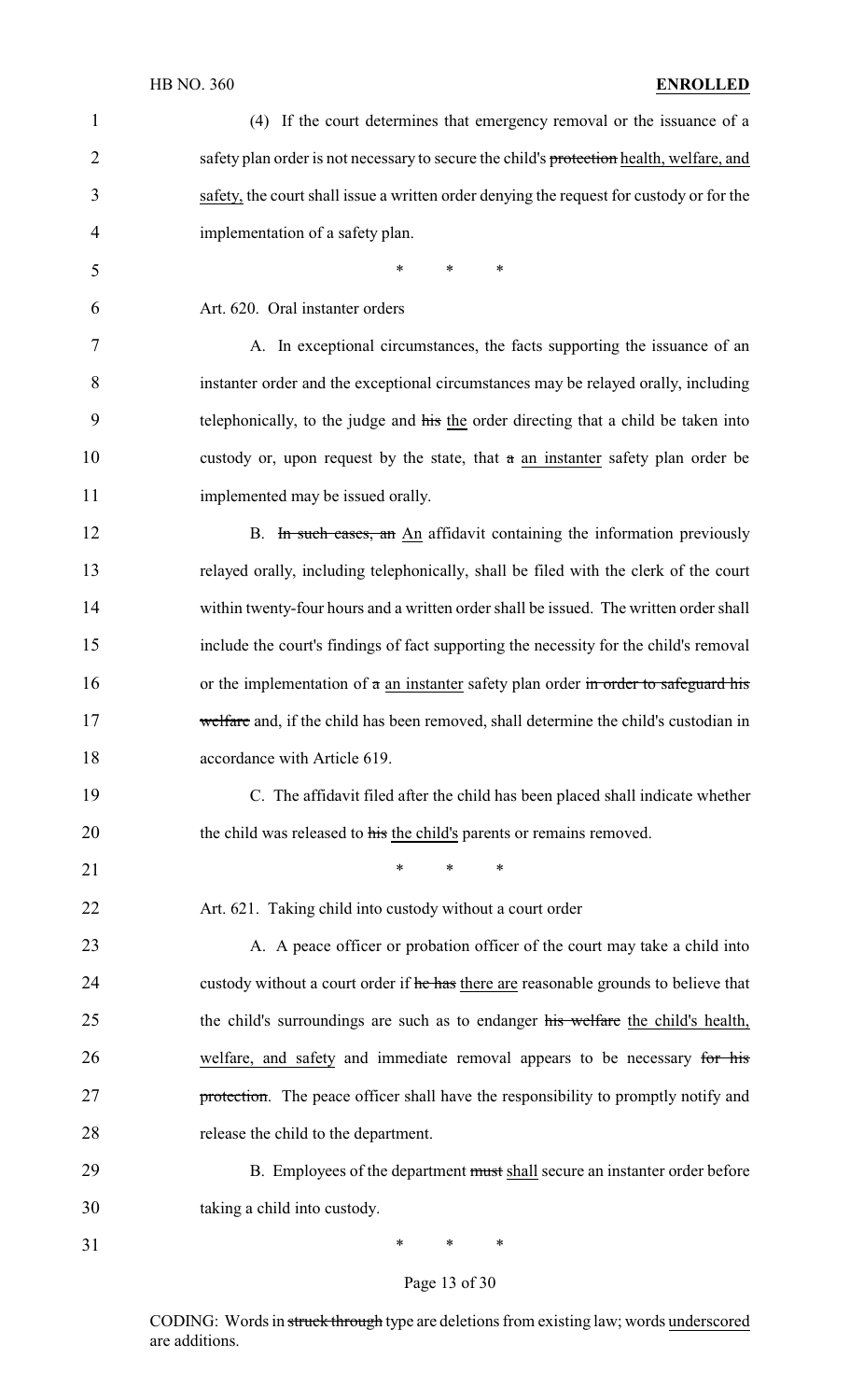| 1  | Art. 622. Placement pending a continued custody hearing                                   |
|----|-------------------------------------------------------------------------------------------|
| 2  | $\ast$<br>$\ast$<br>*                                                                     |
| 3  | B. Unless the best interest of the child requires a different placement, a child          |
| 4  | who appears to be a child in need of care and whose immediate removal is necessary        |
| 5  | for his protection from further abuse or neglect shall be placed, pending a continued     |
| 6  | custody hearing, in accordance with this priority the following priorities of             |
| 7  | placement:                                                                                |
| 8  | (1) In the home of a suitable relative who is of the age of majority and with             |
| 9  | whom the child has been living in a wholesome and stable and safe environment if          |
| 10 | the relative is willing and able to continue to offer such environment for the child      |
| 11 | pending an adjudication hearing and if he the relative agrees to the safety plan.         |
| 12 | (2) In the home of a suitable relative who is of the age of majority if the               |
| 13 | relative is willing and able to offer a wholesome and stable and safe environment for     |
| 14 | the child pending an adjudication hearing and if he the relative agrees to the safety     |
| 15 | plan.                                                                                     |
| 16 | (3) In the home of a suitable individual who is of the age of majority if $he$            |
| 17 | the individual is willing and able to offer a wholesome and stable and safe               |
| 18 | environment for the child pending an adjudication hearing and if he the individual        |
| 19 | agrees to the safety plan.                                                                |
| 20 | $\ast$<br>$\ast$<br>$\ast$                                                                |
| 21 | Art. 623. Notice; right to be heard                                                       |
| 22 | A. The department shall give notice of any court hearing order regarding the              |
| 23 | child issued in accordance with Article $619(C)$ or $620$ to his the child's parents, the |
| 24 | district defender or other entity designated for the jurisdiction by the Indigent         |
| 25 | Parents' Representation Program for representing parents, the entity designated for       |
| 26 | the jurisdiction by the Louisiana Supreme Court to provide qualified, independent         |
| 27 | counsel for the child, and other parties. It The department shall also give such notice   |
| 28 | regarding any child in foster care to any foster parent, pre-adoptive parent, and         |
| 29 | relative providing care. The department shall notify the court of each party's address    |

# Page 14 of 30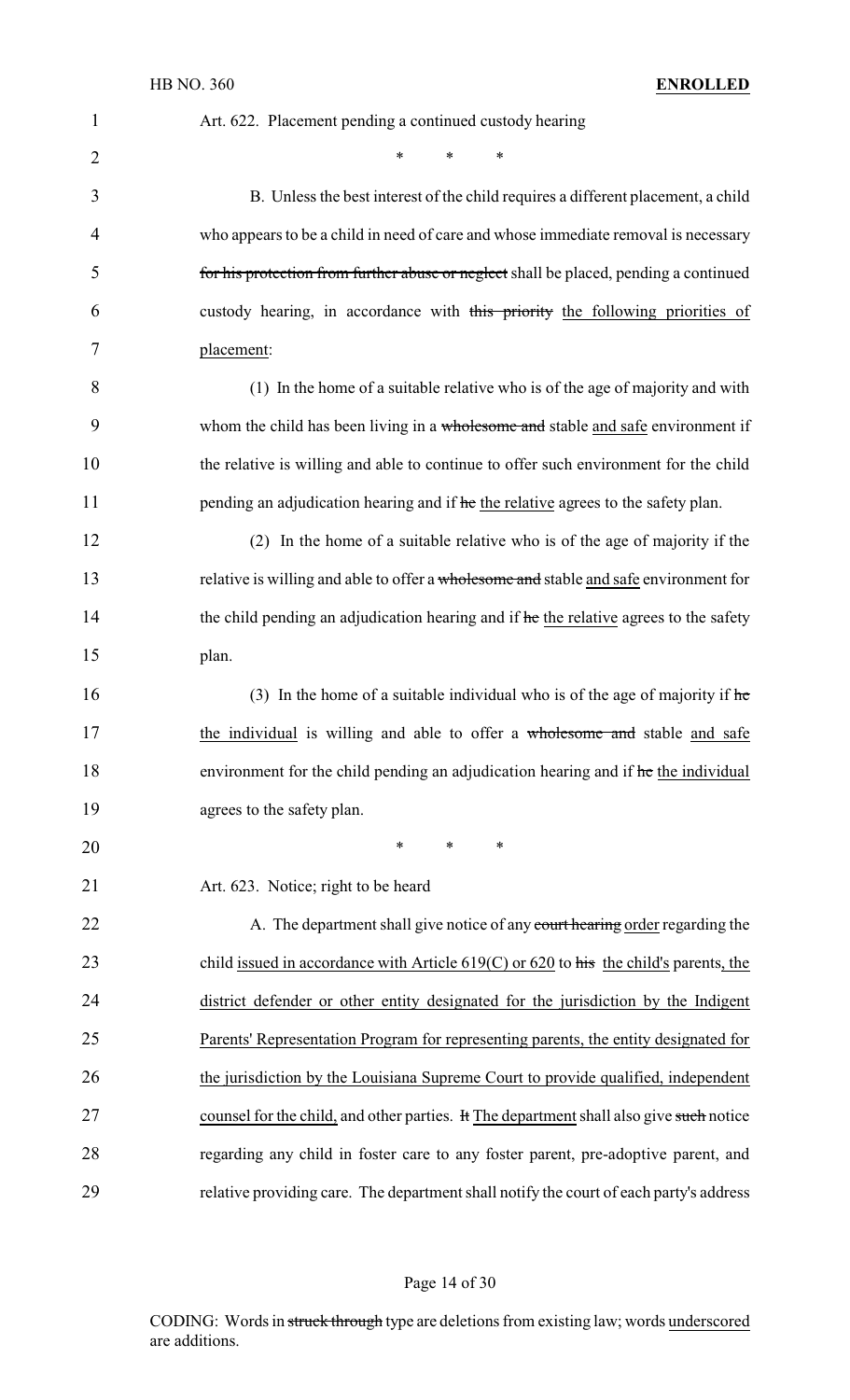and shall have a continuing duty to provide current information to the court about each party's whereabouts. 3 B. The notice shall state the date, time, and place of the any scheduled 4 hearing and inform the recipient of his the right to attend and be heard. The notice to the district defender and the entity designated for the jurisdiction by the Louisiana Supreme Court to provide qualified, independent counsel for the child shall also include a copy of the verified complaint, the affidavit required in Article 620(B), and any order issued by the court. \* \* \* Art. 624. Continued custody hearing; continued safety plan hearing; federal Indian Child Welfare Act 12 A. If a child is not released to the care of his parents the court issues an order pursuant to Article 619 or 620, a hearing shall be held by the court within three days 14 after the child's removal or entry into custody the issuance of the order. An order setting the hearing shall provide for appointment of counsel for the child and notice 16 to the program entity approved to represent children. If  $\pi$  an instanter safety plan order has been ordered a hearing shall be held by the court within three days from 18 the issuance of the safety plan order, unless the parents are in agreement with the 19 safety plan. The parents' signature on the safety plan shall constitute evidence of their agreement with the plan. The continued safety plan hearing shall be conducted in accordance with the procedural and evidentiary rules applicable to continued custody hearings. **\*** \* \* \* C.(1) If it appears from the record that, after diligent efforts by the department, the parent cannot be found or has been served a summons or notified by the department to appear at the continued custody or continued safety plan hearing and fails to appear at the hearing, then the hearing may be held in the parent's absence. \* \* \*

#### Page 15 of 30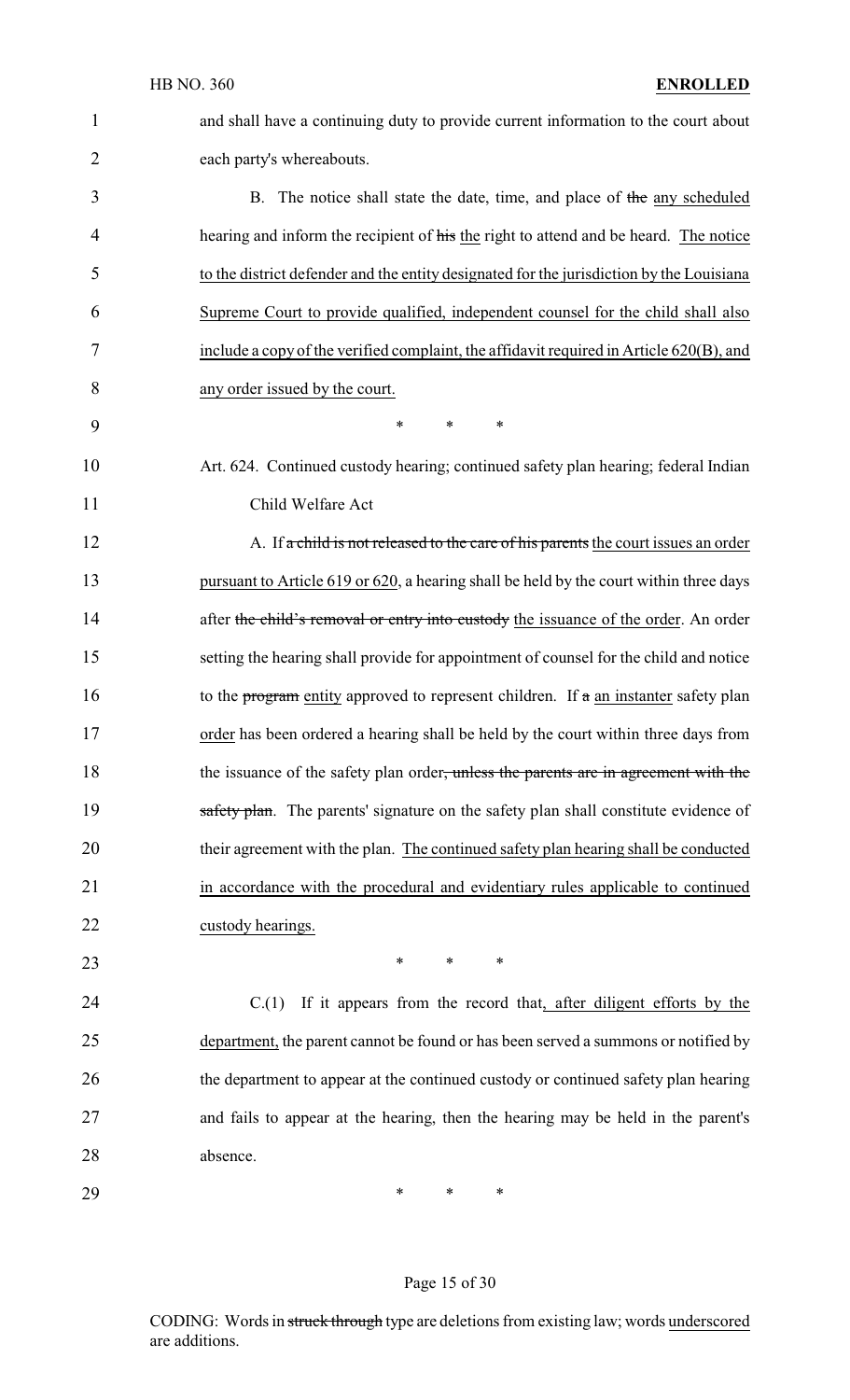| $\mathbf{1}$   | The child and his the child's parents may introduce evidence, call<br>F.                 |
|----------------|------------------------------------------------------------------------------------------|
| $\overline{2}$ | witnesses, be heard on their own behalf, and cross-examine witnesses called by the       |
| 3              | state.                                                                                   |
| $\overline{4}$ | $\ast$<br>$\ast$<br>∗                                                                    |
| 5              | H. A suitable relative or other suitable individual who seeks to become the              |
| 6              | custodian of the child shall provide evidence of a willingness and ability to provide    |
| 7              | a wholesome and stable and safe environment for the child and to protect the health,     |
| 8              | welfare, and safety of the child pending an adjudication hearing. He The suitable        |
| 9              | relative or other suitable individual shall affirm a continued acceptance of the terms   |
| 10             | of the safety plan.                                                                      |
| 11             | $\ast$<br>$\ast$<br>∗                                                                    |
| 12             | Art. 625. Advice of rights and responsibilities of parents, counsel, and department;     |
| 13             | absent parents                                                                           |
| 14             | $\ast$<br>$\ast$<br>∗                                                                    |
| 15             | D.(1) The court shall direct all persons before the court to identify the name,          |
| 16             | address, and whereabouts of each parent and any suitable relative or other suitable      |
| 17             | individual willing and able to offer a wholesome and stable and safe home for the        |
| 18             | child.                                                                                   |
| 19             | $\ast$<br>$\ast$<br>∗                                                                    |
| 20             | Art. 626. Grounds for continued custody; reasonable efforts; grounds for continued       |
| 21             | safety plan                                                                              |
| 22             | The court may authorize continued custody of a child prior to<br>A.                      |
| 23             | adjudication if there are reasonable grounds to believe the child is in need of care and |
| 24             | that continued custody is necessary for his safety and protection the health, welfare,   |
| 25             | and safety of the child.                                                                 |
| 26             | B. Except as otherwise provided in Article 672.1, the court shall determine              |
| 27             | whether the department has made reasonable efforts as defined in Article 603 to          |
| 28             | prevent or eliminate the need for removal of the child from his the home and, after      |
| 29             | removal, to make it possible for the child to safely return home. The child's health,    |
| 30             | welfare, and safety of the child shall be the paramount concern.<br>These                |
|                |                                                                                          |

# Page 16 of 30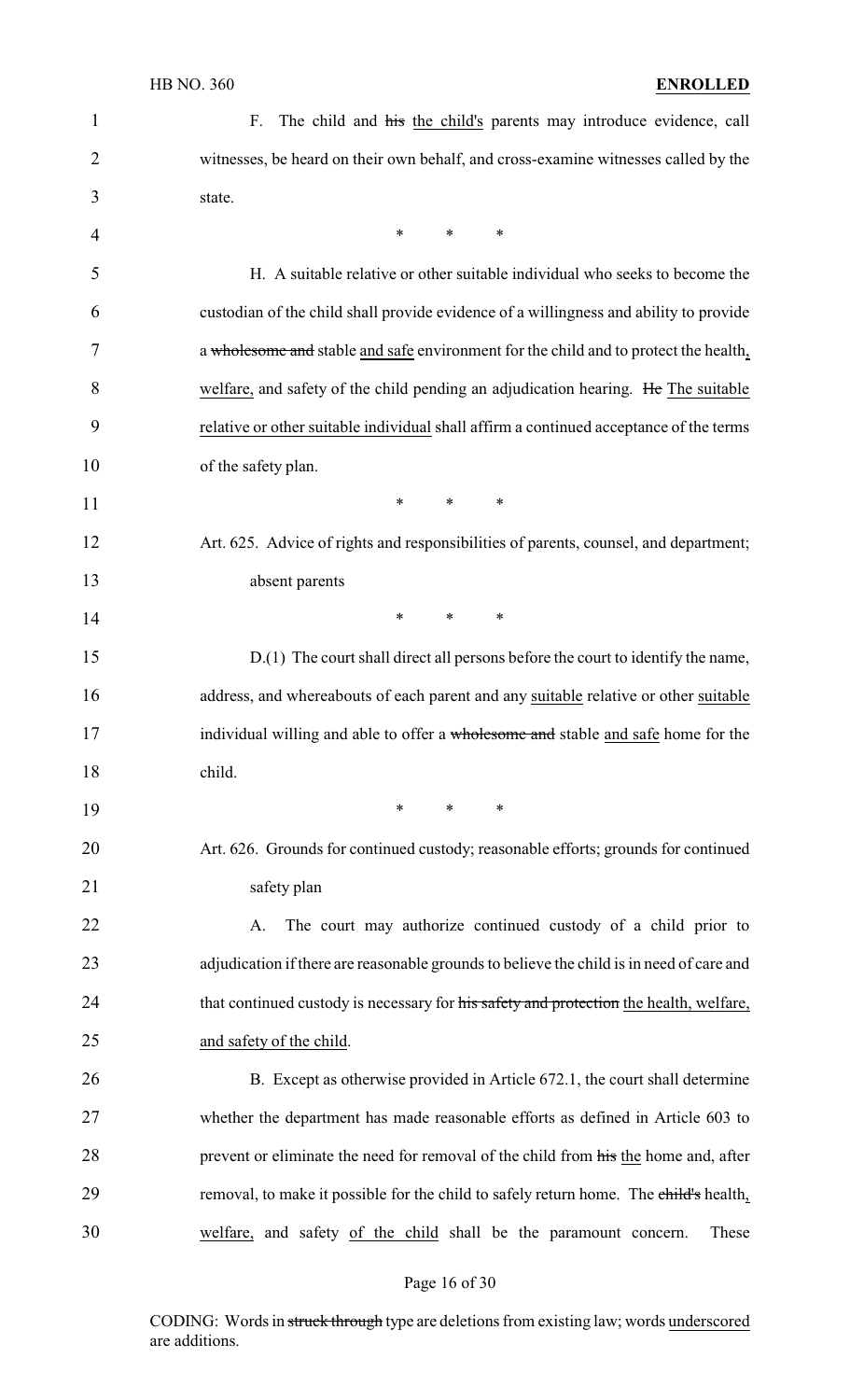determinations must shall be supported by findings of fact contained in the continued custody order issued pursuant to Article 627. C. If the department's first contact with the family occurred during an

 emergency in which the child could not safely remain at home even with reasonable in-home services provided to the family, the department shall be deemed to have made reasonable efforts to prevent or eliminate the need for removal. The court may deem the department to have made reasonable efforts to prevent or eliminate the need for removal if the department's first contact with the family occurred during an emergency which precluded those efforts.

 D. The court may authorize the removal of the child even if the department's 11 efforts have not been reasonable, and if the court determines that removal is necessary to secure the health, welfare, and safety of the child and that additional efforts would not keep the child safe from identified threats of danger. The court 14 may impose such any sanctions it deems appropriate pursuant to Article 712.

 E. The court may authorize, with the consent of the state, continued implementation of a safety plan prior to the adjudication if there are reasonable grounds to believe that the child is in need of care and that the continued 18 implementation of the safety plan is necessary for his safety and protection the health, welfare, and safety of the child. The safety plan shall continue to set forth conditions as determined or agreed upon by the state as necessary for the protection 21 of the child's health and safety health, welfare, and safety of the child while remaining in the home.

# Art. 627. Continued custody order; special provisions; appointments; continued safety plan order

 $*$  \* \* \*

 C. If the court finds that the child can be safely returned home under a protective order pending adjudication, the court may order return of the child and 28 issue such protective orders as are deemed necessary for the protection and health, welfare, and safety of the child.

\* \* \*

#### Page 17 of 30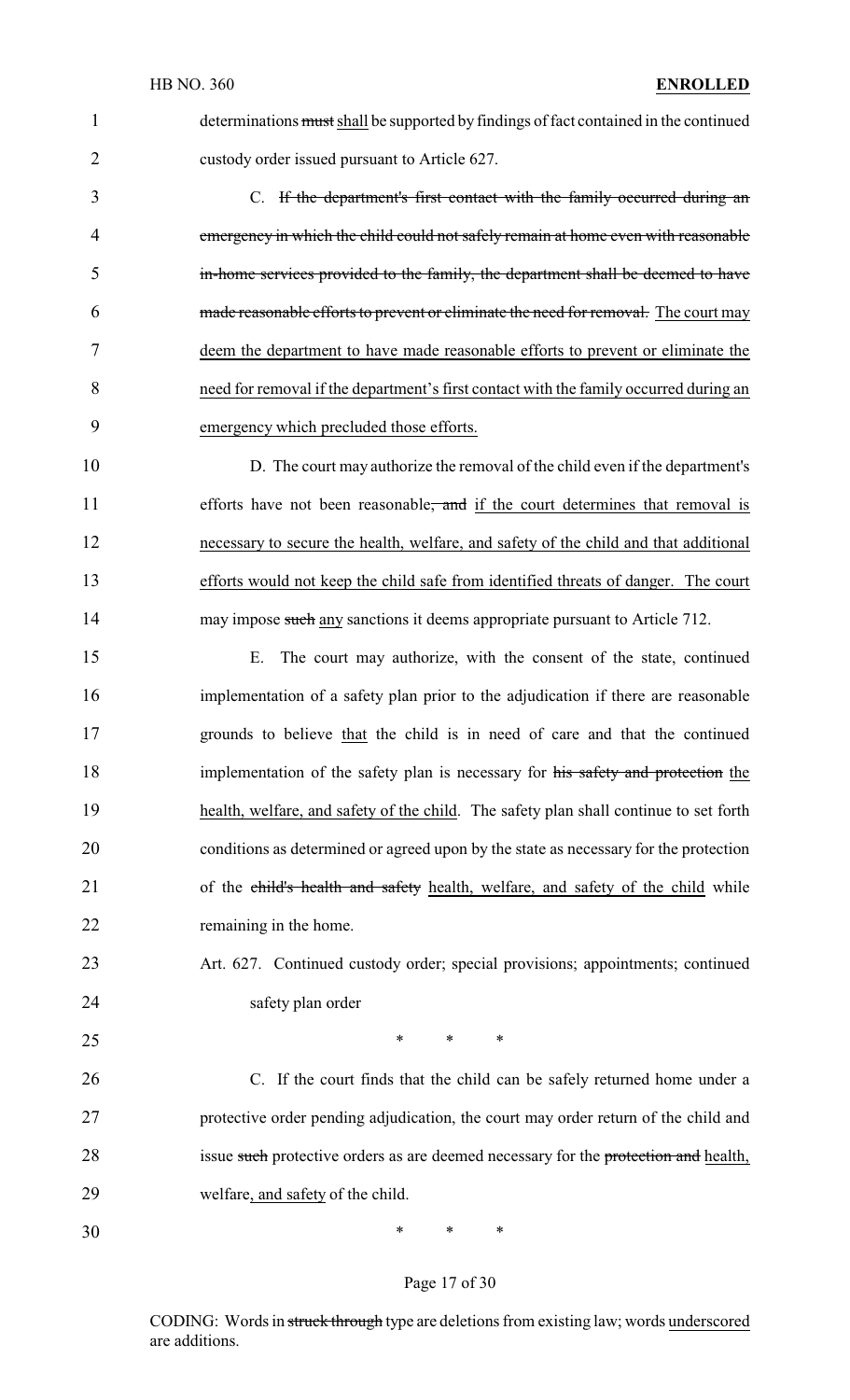| $\mathbf 1$ | Art. 635.1. Notice to counsel                                                             |
|-------------|-------------------------------------------------------------------------------------------|
| 2           | Upon the filing of the petition, the court shall provide notice and a copy of             |
| 3           | the petition to the program entity designated for the jurisdiction to provide counsel     |
| 4           | for the child in accordance with Children's Code Article 607, and to the program          |
| 5           | entity representing indigent parents in accordance with Children's Code Article 608.      |
| 6           | $\ast$<br>$\ast$<br>∗                                                                     |
| 7           | Art. 638. Service of petition; parent; child                                              |
| 8           | A copy of the petition and the notice of the nature of the hearing and the                |
| 9           | rights of the parent, as provided for in Article 639, shall be served, in a sealed        |
| 10          | envelope, upon every parent of the child. A copy of the petition and the notice of the    |
| 11          | nature of the hearing shall be served on the child through the entity designated for      |
| 12          | the jurisdiction to provide counsel for the child.                                        |
| 13          | Art. 639. Notice of nature of proceedings; parental rights; form                          |
| 14          | The following notice shall be served with a petition and summons on every                 |
| 15          | parent whose child is the subject of a child in need of care proceeding:                  |
| 16          | "NOTICE                                                                                   |
| 17          | Louisiana law provides that the health, welfare, and safety of your child or              |
| 18          | children are of paramount importance and you can lose some or all of your parental        |
| 19          | rights regarding your children under certain circumstances.                               |
| 20          | The state has filed a petition which that claims that your child is abused or             |
| 21          | neglected or is otherwise in need of care and asks the court to hold a hearing to         |
| 22          | determine whether these circumstances exist. If the court rules that your child is        |
| 23          | being abused or neglected or is otherwise in need of care, as defined by Louisiana        |
| 24          | law, your rights to have custody of your child, to visit your child, or to make           |
| 25          | decisions affecting your child will be seriously affected. You may also become            |
| 26          | liable for paying the costs of your child's care if custody is awarded to some other      |
| 27          | individual or to the state. If your child cannot be safely returned home and the court    |
| 28          | grants custody to some other suitable individual or to the state, a petition to terminate |
| 29          | your parental rights may be filed.                                                        |

# Page 18 of 30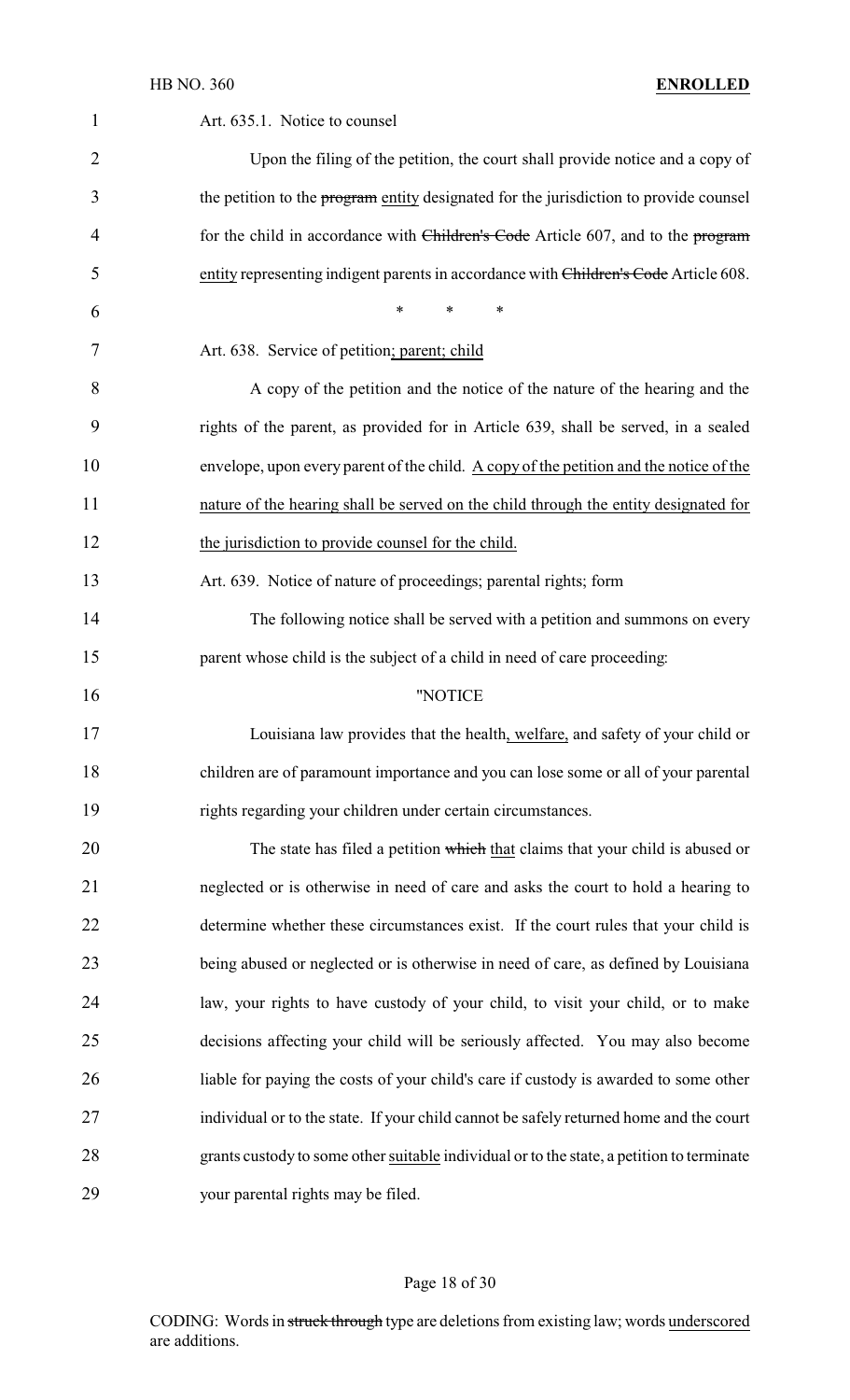| $\mathbf{1}$   | You have the right to hire an attorney and are encouraged to do so. When               |
|----------------|----------------------------------------------------------------------------------------|
| $\overline{2}$ | you come to court, if you cannot afford to hire an attorney, you may qualify to have   |
| 3              | the court appoint one for you at state expense.                                        |
| $\overline{4}$ | Whether or not you decide to hire an attorney, you have the right to attend all        |
| 5              | hearings of your case and must attend as summoned, and the right to call witnesses     |
| 6              | on your behalf, and to question those witnesses brought against you."                  |
| 7              | Art. 640. Service and return; child; resident parent; counsel                          |
| 8              | A. If For a child, through counsel, and for a parent who resides within the            |
| 9              | state, service of the petition, summons, and notice shall be made as soon as possible, |
| 10             | and not less than fifteen days prior to commencement of the adjudication hearing on    |
| 11             | the matter, by any of the following means:                                             |
| 12             | (1) Personal service.                                                                  |
| 13             | (2) Domiciliary service.                                                               |
| 14             | (3) Certified mail.                                                                    |
| 15             | (4) Electronic mail to the electronic mail address provided by counsel for the         |
| 16             | child or expressly designated by the parent in a pleading, at the continued custody    |
| 17             | or continued safety plan hearing, or at any other hearing at which the parent          |
| 18             | personally appeared before the court.                                                  |
| 19             | (5) Actual delivery by a commercial courier.                                           |
| 20             | ∗<br>∗<br>∗                                                                            |
| 21             | C. Service by electronic mail is complete upon transmission, but is not                |
| 22             | effective if the serving party learns the transmission did not reach the party to be   |
| 23             | served provided that the sender receives an electronic confirmation of delivery.       |
| 24             | ∗<br>*<br>∗                                                                            |
| 25             | Art. 646.1. Prehearing conference                                                      |
| 26             | ∗<br>∗<br>∗                                                                            |
| 27             | B. The prehearing conference may be conducted either in person or by                   |
| 28             | telephone to consider any of the following:                                            |
| 29             | ∗<br>∗<br>∗                                                                            |

# Page 19 of 30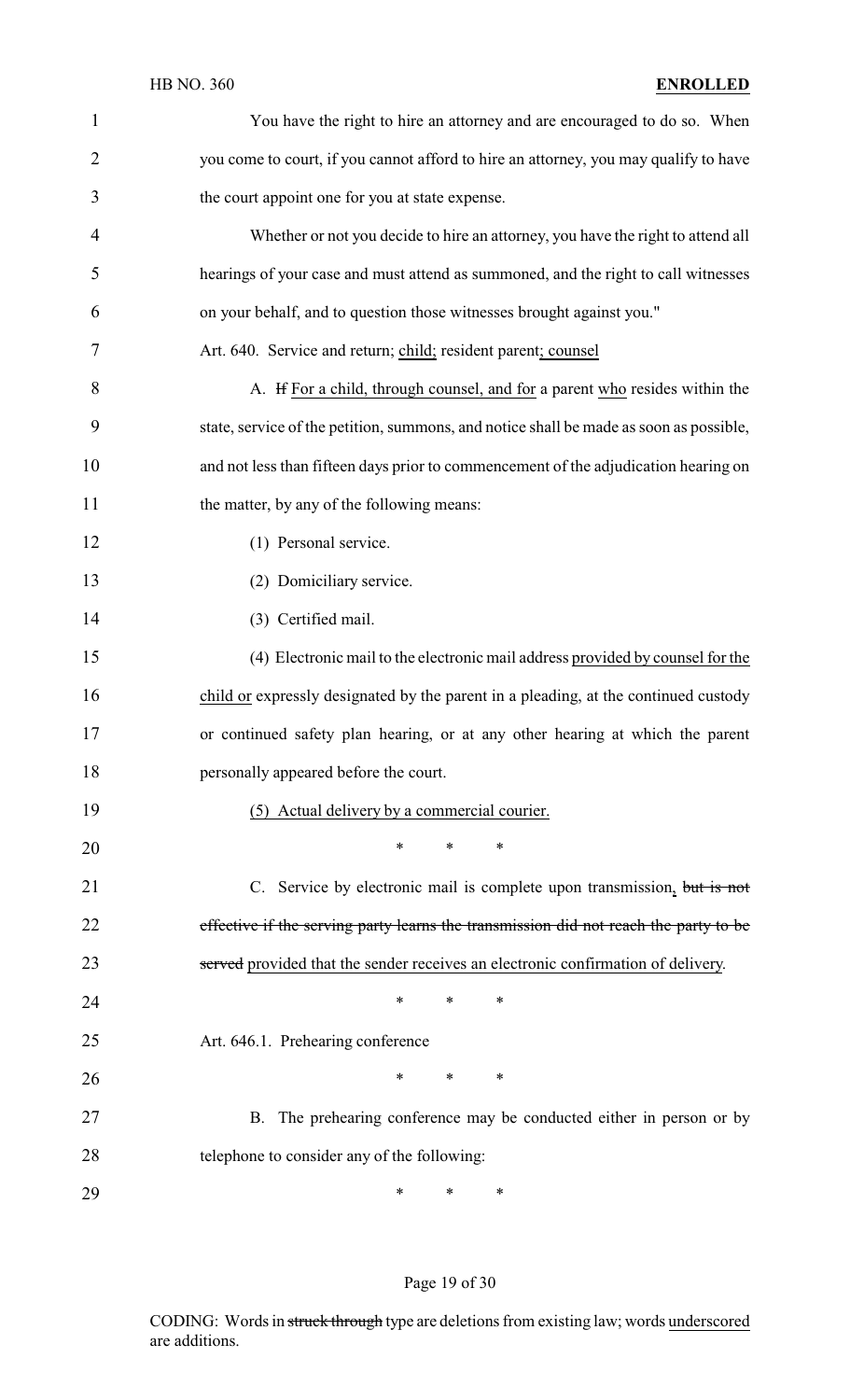| $\mathbf{1}$   | (2) Efforts to identify and locate an absent parent, and suitable relatives or           |
|----------------|------------------------------------------------------------------------------------------|
| $\overline{2}$ | other suitable individuals willing and able to offer a wholesome and stable and safe     |
| 3              | home for the child.                                                                      |
| $\overline{4}$ | $\ast$<br>∗<br>∗                                                                         |
| 5              | D. If any party's counsel for any party fails to obey a prehearing order, or to          |
| 6              | appear at the prehearing and scheduling conference, or is substantially unprepared       |
| 7              | to participate in the conference, or fails to participate in good faith, the court, upon |
| 8              | its own motion or on the motion of a party, after hearing, may make such orders as       |
| 9              | are just, including orders provided in Code of Civil Procedure Article 1471(A)(2),       |
| 10             | (3), and (4). In lieu of or in addition to any other sanction, the court may require the |
| 11             | party or his counsel for the party, or both, to pay the reasonable expenses incurred     |
| 12             | by noncompliance with this Paragraph, including attorney fees.                           |
| 13             | $\ast$<br>$\ast$<br>$\ast$                                                               |
| 14             | Art. 672.1. Reunification efforts determination                                          |
| 15             | $\ast$<br>$\ast$<br>$\ast$                                                               |
| 16             | B. The department shall have the burden of demonstrating by clear and                    |
| 17             | convincing evidence that reunification efforts are not required, considering the         |
| 18             | health, welfare, and safety of the child and the child's need for permanency.            |
| 19             | $\ast$<br>$\ast$<br>∗                                                                    |
| 20             | Art. 673. Case plan                                                                      |
| 21             | Within sixty days after a child enters the custody of a child care agency, the           |
| 22             | custodian shall develop a case plan detailing the custodian's efforts toward achieving   |
| 23             | a permanent placement for the child. The health, welfare, and safety of the child        |
| 24             | shall be the paramount concern in the development of the case plan.                      |
| 25             | ∗<br>$\ast$<br>∗                                                                         |
| 26             | Art. 675. Case plan purpose; contents                                                    |
| 27             | A. The case plan shall be designed to achieve placement in the least                     |
| 28             | restrictive, most family-like, and most appropriate setting available, and in close      |
| 29             | proximity to the parents' homes, consistent with the best interest and special needs     |

# Page 20 of 30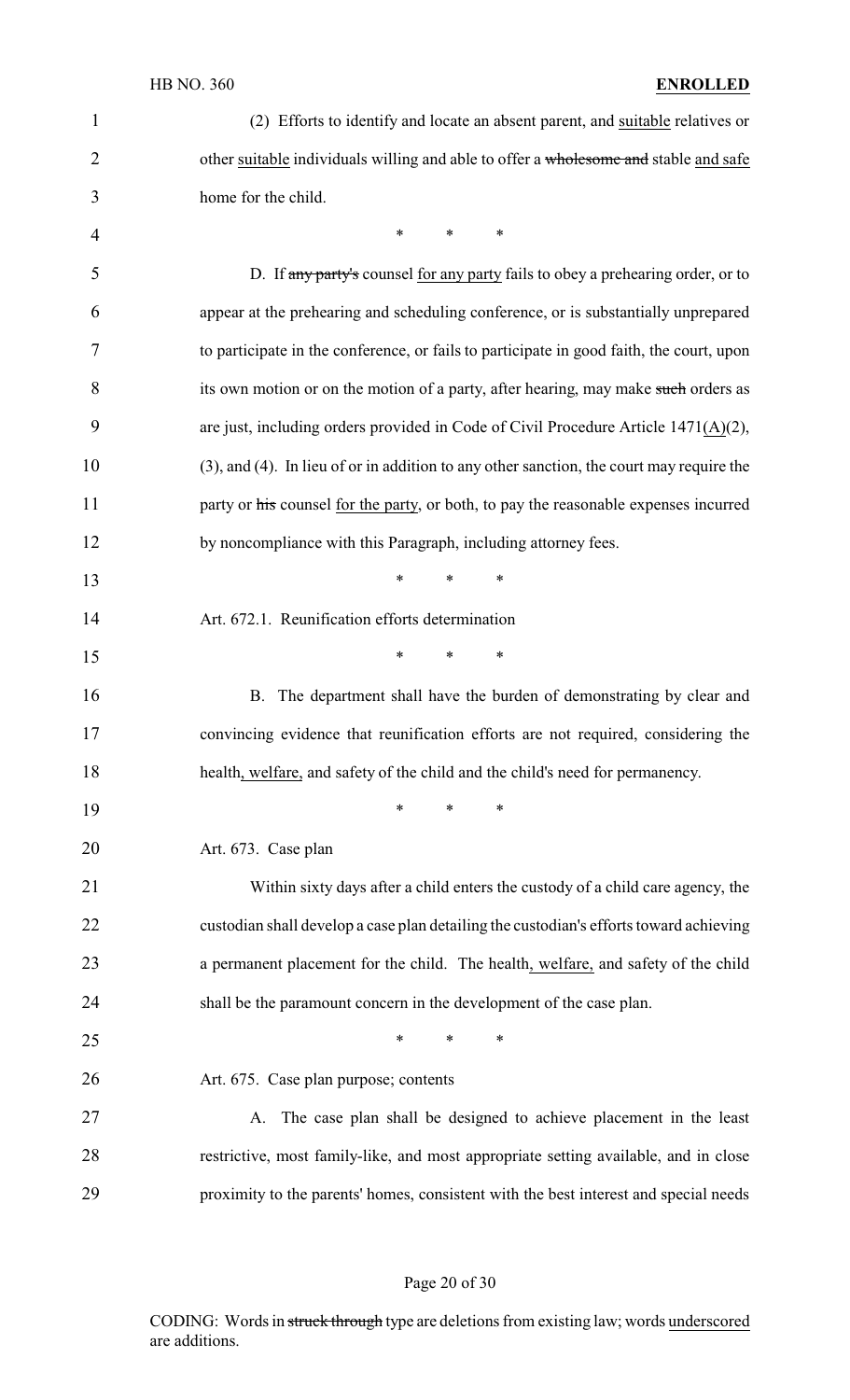of the child. The health, welfare, and safety of the child shall be the paramount concern in the development of the case plan.

B. The case plan shall at least include all of the following:

 (1) A description of the type of home or institution in which the child is placed, including a discussion of the child's health, welfare, and safety, the appropriateness of the placement, and the reasons why the placement, if a substantial distance from the home of the parents or in a different state, is in the best interests interest of the child.

 (2) A plan for assuring that the child receives safe and proper care and that services are provided to the parents, child, and foster parents in order to improve the 11 conditions in the parents' home, facilitate the safe return of the child to his the child's own home or other permanent placement of the child, or both, and address the needs of the child while in foster care, including a plan for visitation and a discussion of 14 the appropriateness of the services that have been provided to the child under in accordance with the plan.

 (3) A plan for assuring that the child is afforded the greatest opportunity for normalcy through engagement in age- or developmentally appropriate activities on 18 a regular basis. The child shall be consulted in an age-appropriate manner about his 19 the child's interests and the available opportunities available to him. Recognizing the greatest opportunity for normalcy lies in the day-to-day decisions affecting the 21 child's activities, the child's caretaker should be supported in making those decisions 22 through the use of the reasonable and prudent parent standard as set forth in R.S. 46:283.

**\*** \* \* \*

 (6)(a) For a child fourteen years of age or older, the plan shall include a written, individualized, and thorough transitional plan, developed in collaboration 27 with the child and any agency, department, or individual assuming his custody, care, or responsibility of the child.

**\*** \* \* \*

#### Page 21 of 30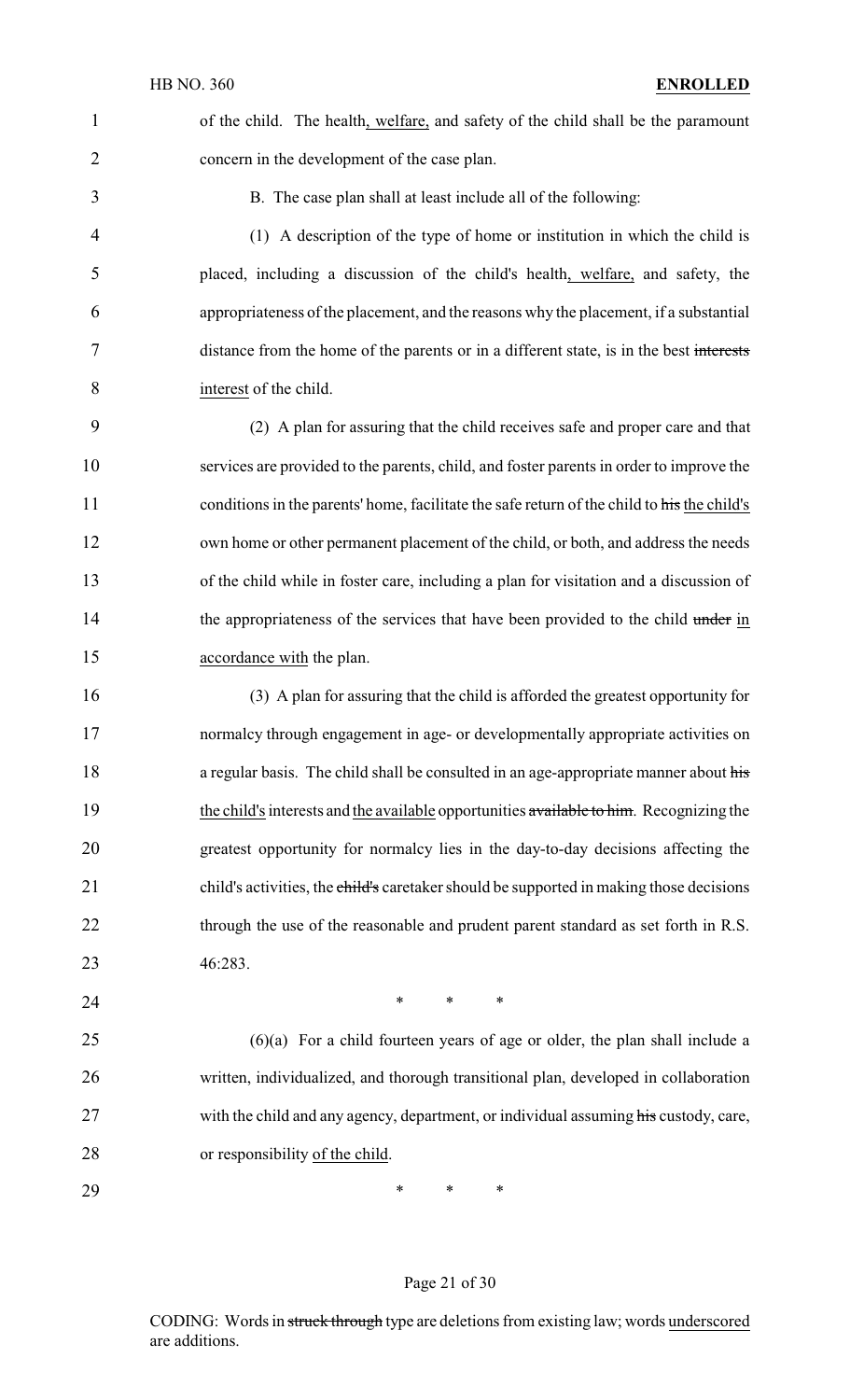| $\mathbf{1}$   | (8) Assessment of the child's relationships with his between the child and the            |
|----------------|-------------------------------------------------------------------------------------------|
| $\overline{2}$ | parents, grandparents, and siblings, including a plan for assuring that continuing        |
| 3              | contact with any suitable relative by blood, adoption, or affinity with whom the child    |
| 4              | has an established and significant relationship is preserved while the child is in foster |
| 5              | care. The preservation of such these relationships shall be considered when the           |
| 6              | child's permanent plan is adopted.                                                        |
| 7              | $\ast$<br>*<br>∗                                                                          |
| 8              | Art. 677. Case plan review                                                                |
| 9              | $\ast$<br>$\ast$<br>∗                                                                     |
| 10             | B. If no party files a written response objecting to the case plan and the court          |
| 11             | finds that the plan protects the health, welfare, and safety of the child and is in the   |
| 12             | best interest of the child, the court shall render an order approving the plan.           |
| 13             | C. If the court does not approve the case plan, it the court shall enter specific         |
| 14             | written reasons for finding that the plan does not protect the health, welfare, and       |
| 15             | safety of the child or is otherwise not in the best interest of the child.                |
| 16             | ∗<br>∗<br>*                                                                               |
| 17             | Art. 681. Dispositional alternatives                                                      |
| 18             | A. In a case in which a child has been adjudicated to be in need of care, the             |
| 19             | child's health and safety health, welfare, and safety of the child shall be the           |
| 20             | paramount concern,. If the child can safely remain in or return to the custody of the     |
| 21             | parent, the court shall place the child in the custody of the parent under terms and      |
| 22             | conditions deemed to be in the best interest of the child, including but not limited to   |
| 23             | the issuance of a protective order pursuant to Article 618 or a safety plan order. If     |
| 24             | the child cannot safely remain in or return to the custody of the parent, and the court   |
| 25             | may do any of the following:                                                              |
| 26             | (1) Place Order the child in the into the legal custody of a parent or such               |
| 27             | suitable relative or other suitable person individual on such terms and conditions as     |
| 28             | deemed to be in the best interest of the child, including but not limited to the          |
| 29             | issuance of a protective order pursuant to Article 618.                                   |
| 30             | ∗<br>$\ast$<br>$\ast$                                                                     |

# Page 22 of 30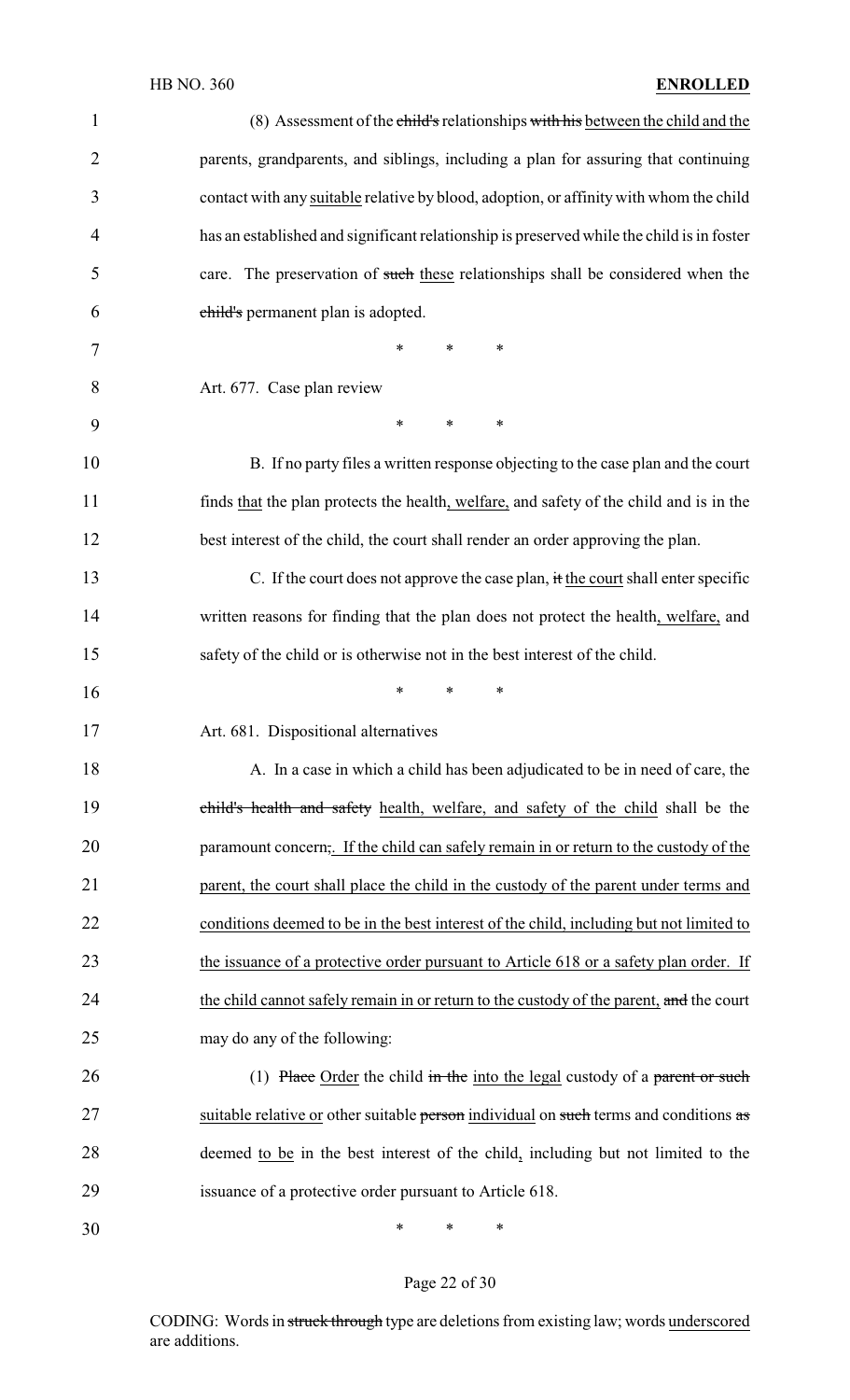| 1              | Art. 682. Removal of a child from parental custody or control                           |
|----------------|-----------------------------------------------------------------------------------------|
| $\overline{2}$ | A. The court shall not remove a child from the custody of his parents the               |
| 3              | parent unless his continuation in the home would be contrary to the health, welfare,    |
| 4              | and safety of the child and the health, welfare, and safety of the child cannot, in the |
| 5              | opinion of the court, be adequately safeguarded secured without such removal.           |
| 6              | Except as otherwise provided in Article 672.1, in support of any such disposition       |
| 7              | removing a child from the parental home, the court shall determine whether the          |
| 8              | department has made reasonable efforts to prevent or eliminate the need for removal     |
| 9              | of the child from his home and, after removal, to reunify the parent and child or to    |
| 10             | finalize the child's placement in an alternative safe and permanent home in             |
| 11             | accordance with the child's permanent plan including, if appropriate, through an        |
| 12             | interstate placement. The child's health and safety health, welfare, and safety of the  |
| 13             | child shall be the paramount concern in the court's consideration of removal. The       |
| 14             | department shall have the burden of demonstrating reasonable efforts.                   |
|                |                                                                                         |

15 B. If the court concludes that the child is to be removed from his parents' 16 custody the custody of the parent, it the court shall do all of the following:

17 \* \* \*

 (4) Inform the parties and all persons before the court that it is their continuing responsibility to notify the department and the court in writing regarding the whereabouts, including address, cellular number, telephone number, and any other contact information, of an absent parent and the identity and whereabouts, including address, cellular number, telephone number, and any other contact 23 information, of any suitable relative or other suitable individual willing and able to 24 offer a wholesome and stable and safe home for the child.

25 (5) Inform the parties and all persons before the court of their continuing 26 responsibility to support the achievement of timely permanency for the child and 27 further direct such all individuals to advise the department and the court in writing 28 of the whereabouts, including the address, cellular number, telephone number, and 29 any other contact information, of all grandparents, all parents of a sibling where such

#### Page 23 of 30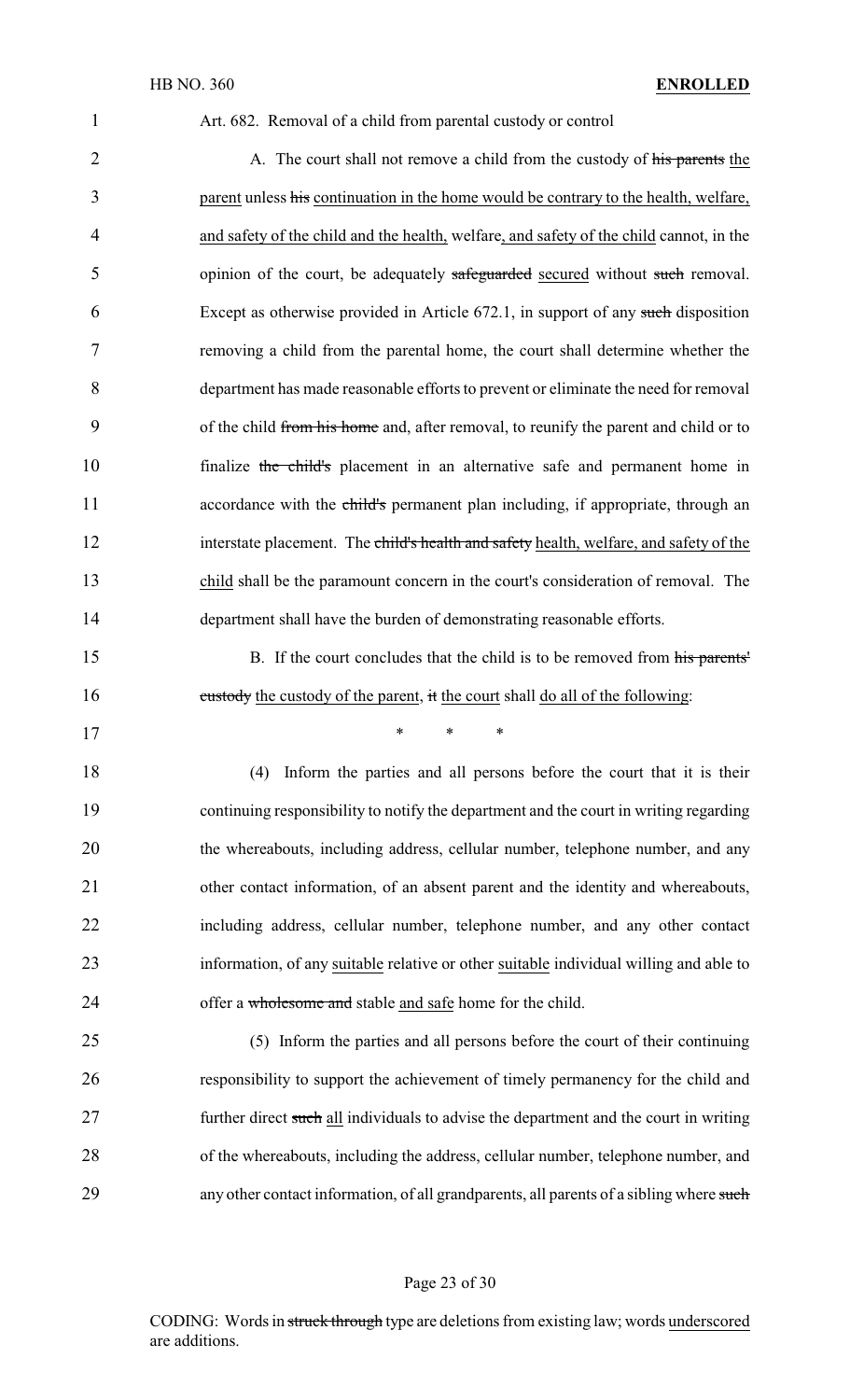| $\mathbf{1}$   | the parent has legal custody of such the sibling, and all other adult relatives of the     |
|----------------|--------------------------------------------------------------------------------------------|
| $\overline{2}$ | child.                                                                                     |
| 3              | $\ast$<br>$\ast$<br>∗                                                                      |
| $\overline{4}$ | Art. 683. Disposition; generally                                                           |
| 5              | A. The court shall impose the least restrictive disposition of the alternatives            |
| 6              | enumerated in Article 681 which that the court finds is consistent with the                |
| 7              | circumstances of the case, and the health, welfare, and safety of the child, and the       |
| 8              | best interest of society.                                                                  |
| 9              | B. The If the court determines that the child cannot safely remain in or return            |
| 10             | to the custody of the parent, the court shall place the child in the custody of a suitable |
| 11             | relative unless the court has made a specific finding that such the placement is not       |
| 12             | in the best interest of the child. The court shall give specific written reasons for its   |
| 13             | findings, which shall be made a part of the record of the proceeding.                      |
| 14             | $\ast$<br>$\ast$<br>$\ast$                                                                 |
| 15             | D. In committing a child to the custody of $\theta$ and another suitable individual or     |
| 16             | a private agency or institution, the court shall, whenever practicable, select a person    |
| 17             | an individual, agency, or institution of the same religious affiliation as the child or    |
| 18             | his the parents.                                                                           |
| 19             | $\ast$<br>$\ast$<br>∗                                                                      |
| 20             | Art. 684. Judgment of disposition                                                          |
| 21             | $\ast$<br>$\ast$<br>∗                                                                      |
| 22             | B. The court shall enter a written order approving the case plan or specific               |
| 23             | written reasons why it the court finds the plan does not protect the health, welfare,      |
| 24             | and safety of the child or is otherwise not in the best interest of the child.             |
| 25             | C. When the child is to be removed from the custody of the parent, the court               |
| 26             | shall enter findings that continuation in the home would be contrary to the health,        |
| 27             | welfare, and safety of the child. Except as otherwise provided in Article 672.1, when      |
| 28             | the child is to be removed from his parents' custody the custody of the parent, in         |
| 29             | support of its determination of whether reasonable efforts, as defined in Article 603,     |
| 30             | have been made to prevent removal, the court shall enter findings, including a brief       |

# Page 24 of 30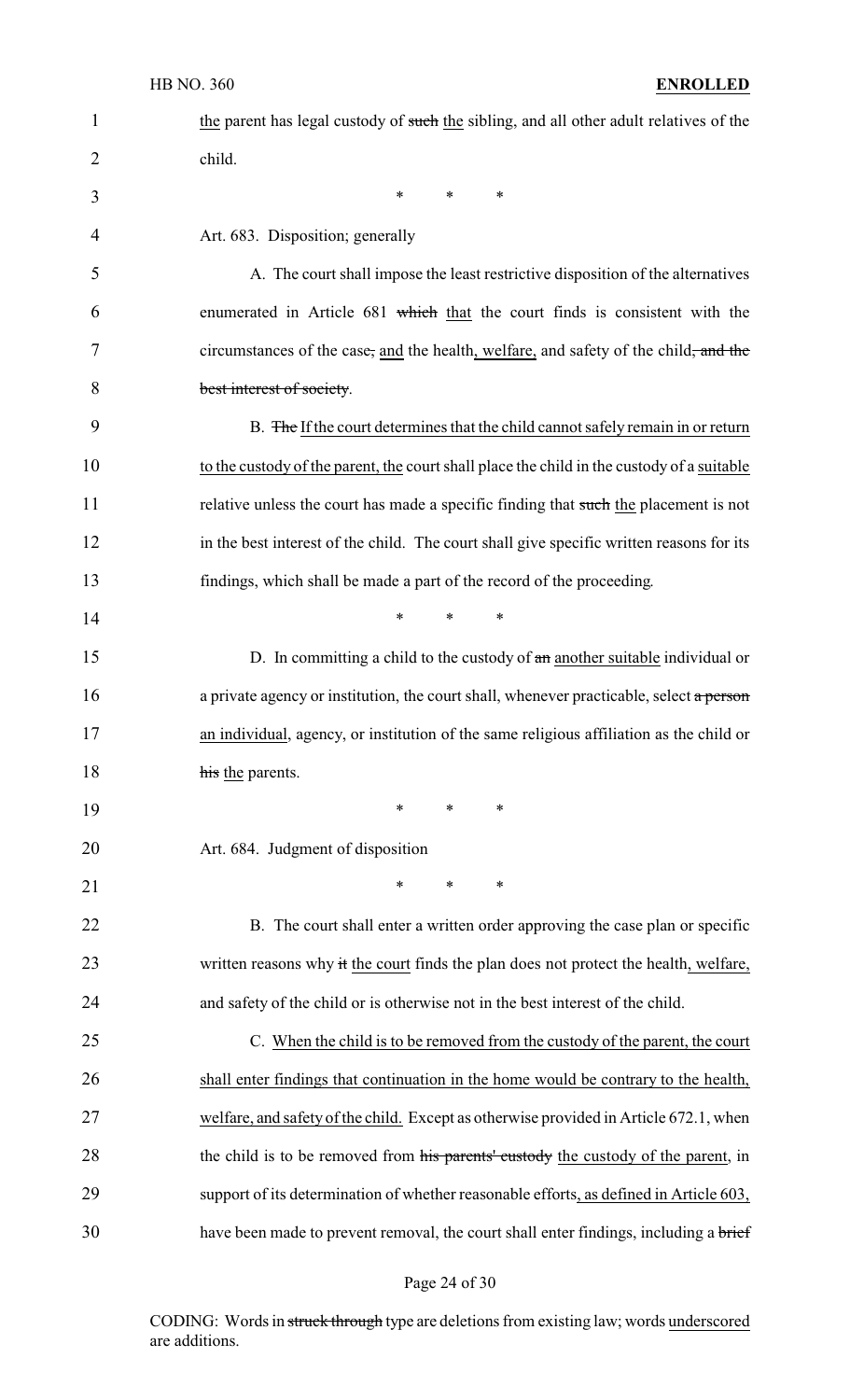| $\mathbf{1}$   | description of what preventive and reunification efforts, or both, were made and why     |
|----------------|------------------------------------------------------------------------------------------|
| $\overline{2}$ | further additional efforts could or could not have prevented or shortened the            |
| 3              | separation of the family would not keep the child safe from identified threats of        |
| 4              | danger. If a child is to be or has been placed out-of-state, the court shall determine   |
| 5              | and enter findings on whether the placement is safe, appropriate, and in the best        |
| 6              | interest of the child.                                                                   |
| 7              | $\ast$<br>*<br>*                                                                         |
| 8              | Art. 700. Order; appeal                                                                  |
| 9              | A. At the conclusion of the case review hearing, the court shall make a                  |
| 10             | finding as to whether the child can safely return to the custody of the parent and shall |
| 11             | order return of custody to the parent if it is safe to do so. The court order shall give |
| 12             | specific written reasons for the findings. If the court finds that the child cannot be   |
| 13             | safely returned to the parent under terms and conditions deemed to be in the best        |
| 14             | interest of the child, the court may take one of the following actions:                  |
| 15             | (1) Approve the plan as consistent with the health, welfare, and safety of the           |
| 16             | child and order compliance by all parties.                                               |
| 17             | ∗<br>∗<br>∗                                                                              |
| 18             | Art. 702. Permanency hearing                                                             |
| 19             | $\ast$<br>*<br>∗                                                                         |
| 20             | C. The court shall determine the permanent plan for the child that is most               |
| 21             | appropriate and in the best interest of the child in accordance with the following       |
| 22             | priorities of placement:                                                                 |
| 23             | (1) Return the child to the legal custody of the parents within a specified              |
| 24             | time period consistent with the child's age and need for a safe and permanent home.      |
| 25             | In order for reunification to remain as the permanent plan for the child, the parent     |
| 26             | must be complying shall be in compliance with the case plan and making significant       |
| 27             | measurable progress toward achieving its goals and correcting the conditions             |
| 28             | requiring the child to be in care.                                                       |
| 29             | ∗<br>∗<br>∗                                                                              |

# Page 25 of 30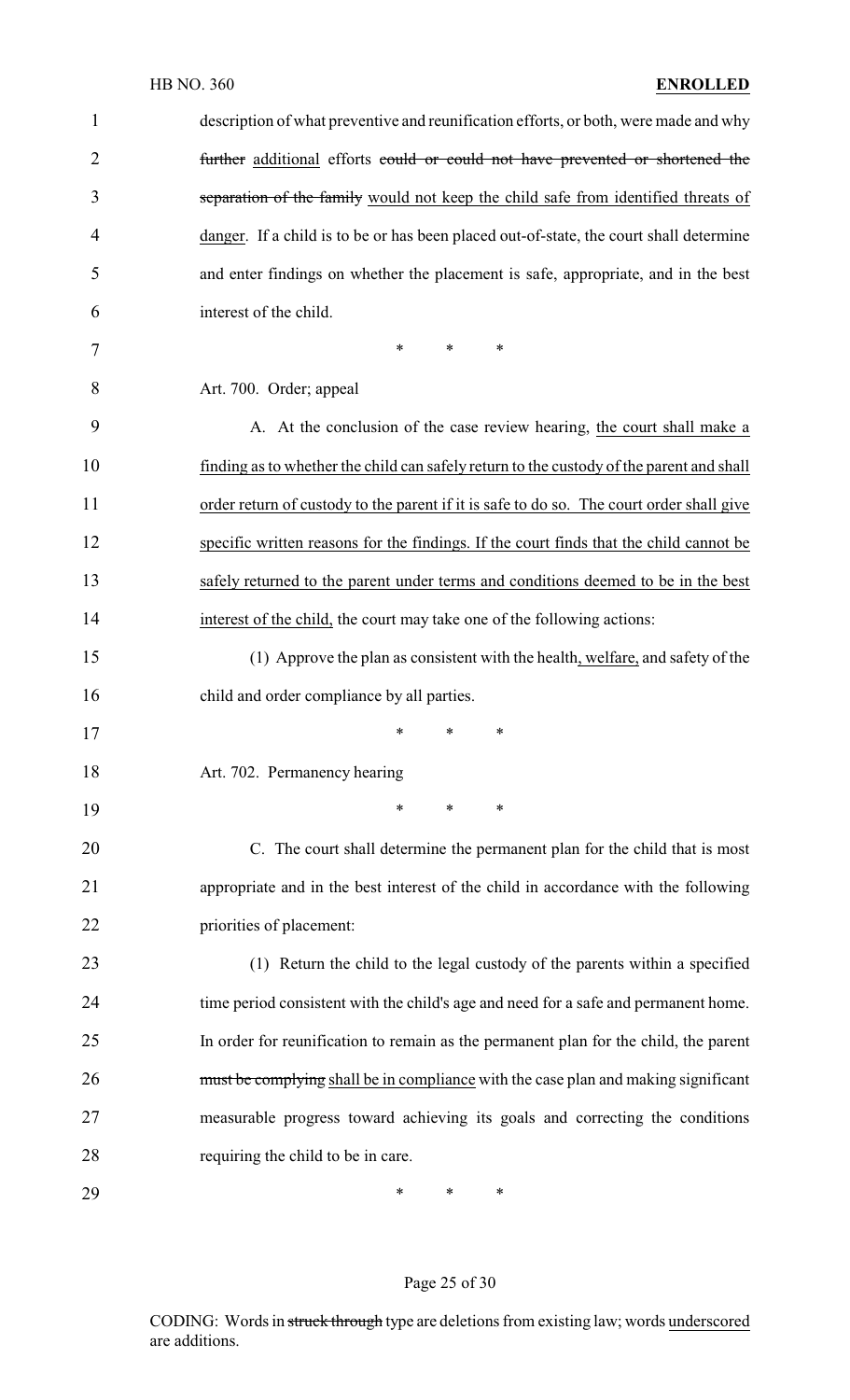| $\mathbf{1}$   | (4) Placement in the legal custody of a suitable relative who is willing and             |
|----------------|------------------------------------------------------------------------------------------|
| $\overline{2}$ | able to offer a safe, wholesome, and stable and safe home for the child.                 |
| 3              | $\ast$<br>$\ast$<br>$\ast$                                                               |
| 4              | E. Except as otherwise provided in Article 672.1, the court shall determine              |
| 5              | whether the department has made reasonable efforts, as defined in Article 603, to        |
| 6              | reunify the parent and child or to finalize the child's placement in an alternative safe |
| 7              | and permanent home in accordance with the child's permanent plan. The child's            |
| 8              | health and safety will health, welfare, and safety of the child shall be the paramount   |
| 9              | concern in the court's determination of the permanent plan.                              |
| 10             | $\ast$<br>$\ast$<br>∗                                                                    |
| 11             | G. When reunification is determined to be the permanent plan for the child,              |
| 12             | the court shall advise the parents that it is their obligation to achieve the case plan  |
| 13             | goals and correct the conditions that require the child to be in care within the time    |
| 14             | period specified by the court. Otherwise, an alternative permanent plan for the child    |
| 15             | will shall be selected and a petition to terminate parental rights may be filed. When    |
| 16             | adoption is the permanent plan for the child, the court will shall advise the parent of  |
| 17             | his the authority to voluntarily surrender the child and to consent to the adoption      |
| 18             | prior to the filing of a petition to terminate parental rights.                          |
| 19             | $\ast$<br>$\ast$<br>$\ast$                                                               |
| 20             | J. In the case of a child fourteen years of age or older, the hearing shall              |
| 21             | include a review of the transitional plan developed with the child and the agency        |
| 22             | department in accordance with Subparagraph $(B)(6)$ of Article 675(B)(6).                |
| 23             | $\ast$<br>$\ast$<br>∗                                                                    |
| 24             | Art. 710. Order; appeal                                                                  |
| 25             | A. In a written judgment, the court shall make findings of fact regarding:               |
| 26             | Whether the child can safely return to the custody of the parent, and<br>(1)             |
| 27             | shall order return of custody to the parent if it is safe to do so.                      |
| 28             | $(1)$ (2) The permanent plan that is most appropriate and in the best interest           |
| 29             | of the child in accordance with the priorities of Article 702( $\overline{D}$ ). (C).    |
| 30             | Except as otherwise provided in Article 672.1, whether the<br>$(2)$ (3)                  |
| 31             | department has made reasonable efforts, as defined in Article 603, to reunify the        |

Page 26 of 30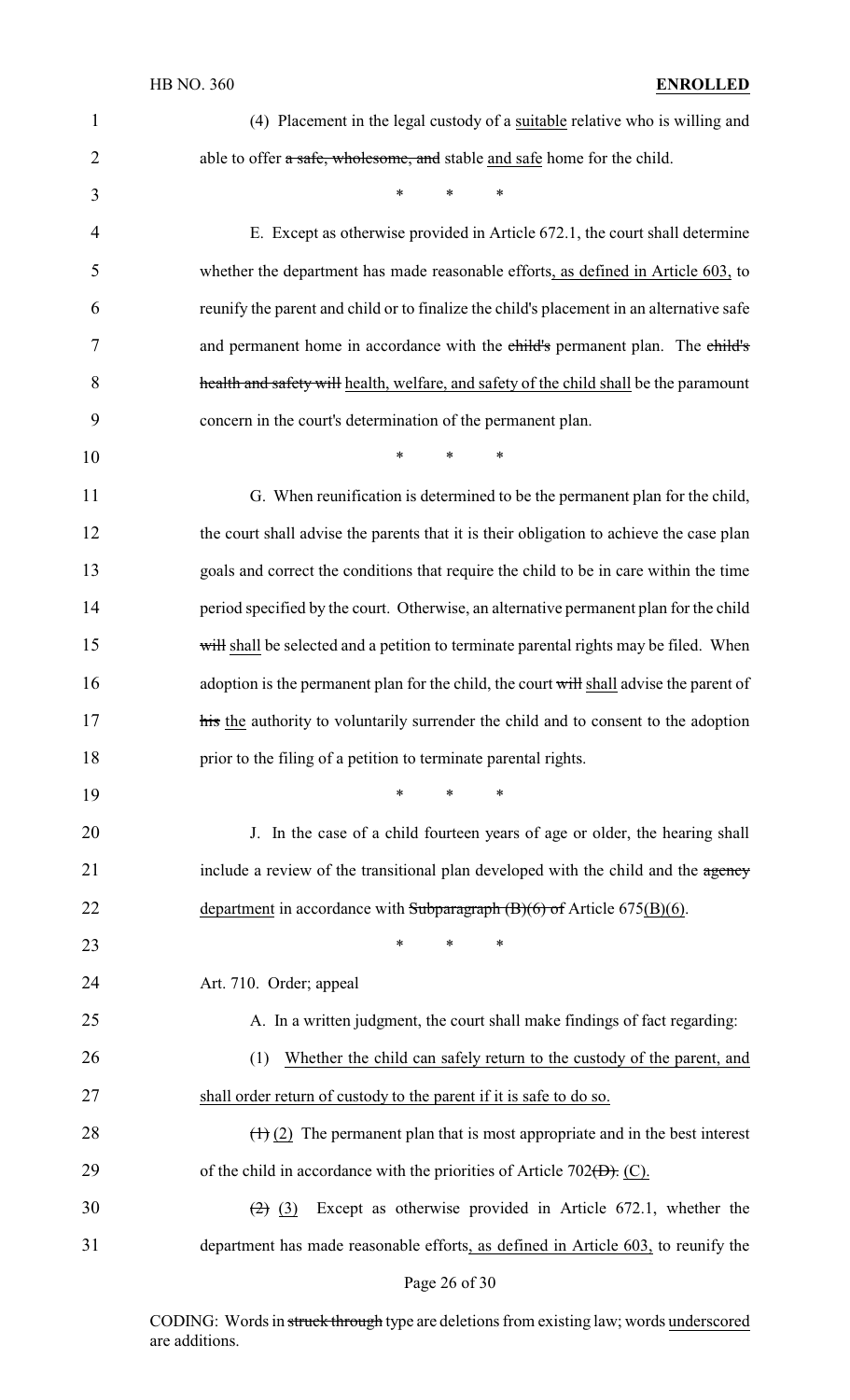| 1              | parent and child or to finalize the child's placement in an alternative safe and                     |
|----------------|------------------------------------------------------------------------------------------------------|
| $\overline{2}$ | permanent home in accordance with the child's permanent plan.                                        |
| 3              | $\left(\frac{1}{2}\right)$ (4) Whether an out-of-state placement is safe, appropriate, and otherwise |
| 4              | in the best interest of the child.                                                                   |
| 5              | $(4)$ (5) For children whose permanent plan is placement in the least                                |
| 6              | restrictive, most family-like alternative permanent living arrangement, why, as of the               |
| 7              | date of the hearing, the plan is the best permanency plan for the child and provide                  |
| 8              | compelling reasons why it continues to not be in the best interests interest of the                  |
| 9              | child to return home, be placed for adoption, be placed with a legal guardian, or be                 |
| 10             | placed with a fit and willing suitable relative.                                                     |
| 11             | *<br>$\ast$<br>$\ast$                                                                                |
| 12             | D. Any person directly affected may appeal the findings or orders of the                             |
| 13             | court rendered pursuant to this Article or Article 716.                                              |
| 14             | $\ast$<br>$\ast$<br>$\ast$                                                                           |
| 15             | Art. 716. Modification of judgment of disposition                                                    |
| 16             | A judgment of disposition may be modified if the court finds that the                                |
| 17             | conditions and circumstances justify the modification. A judgment of disposition                     |
| 18             | shall be modified to return custody of the child to the parent, under terms and                      |
| 19             | conditions the court deems to be in the best interest of the child, if the court finds               |
| 20             | that the child can be safely returned to the parent.                                                 |
| 21             | *<br>*<br>∗                                                                                          |
| 22             | Art. 722. Grounds; hearing; order                                                                    |
| 23             | A. The mover shall have the burden of proving all of the following by clear                          |
| 24             | and convincing evidence:                                                                             |
| 25             | *<br>$\ast$<br>∗                                                                                     |
| 26             | (2) Neither adoption nor reunification with a parent is in the best interest of                      |
| 27             | the child. Adoption is not in the best interest of the child and the child cannot be                 |
| 28             | safely reunified with the parent within a reasonable time.                                           |
| 29             | *<br>*<br>∗                                                                                          |
| 30             | (4) The proposed guardian is able to provide a safe, stable, and wholesome                           |
| 31             | stable and safe home for the child for the duration of minority.                                     |

# Page 27 of 30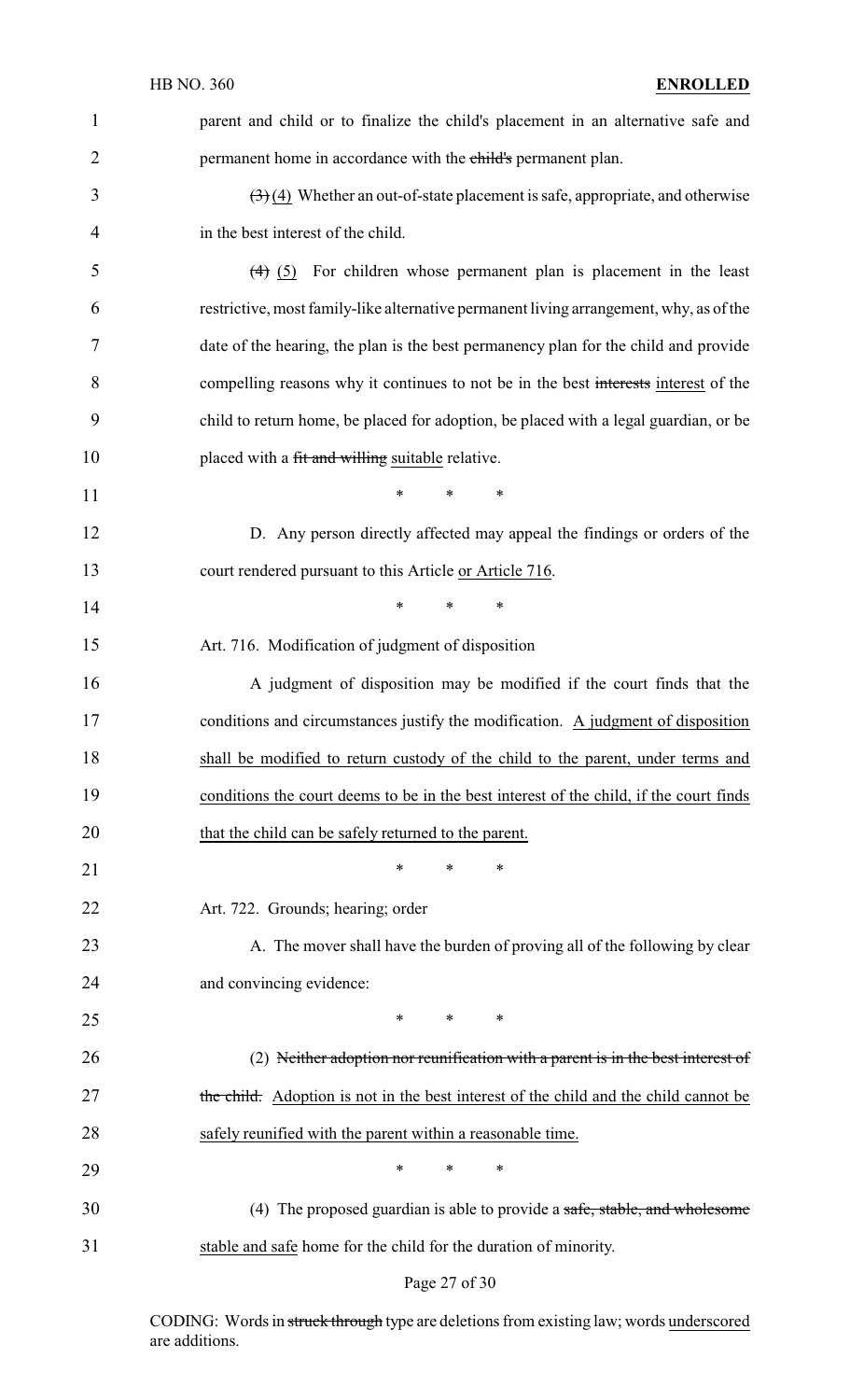| 1              | B. If the child is twelve years of age or older, the court shall solicit and                                  |
|----------------|---------------------------------------------------------------------------------------------------------------|
| $\overline{2}$ | consider his wishes the wishes of the child in the matter.                                                    |
| 3              | $\ast$<br>$\ast$<br>$\ast$                                                                                    |
| 4              | Art. 724.1. Temporary guardianship; designated successor guardian; construction                               |
| 5              | $\ast$<br>$\ast$<br>$\ast$                                                                                    |
| 6              | C. An ex parte order of temporary guardianship of the child may be granted                                    |
| 7              | to the named successor only if all of the following conditions are satisfied:                                 |
| 8              | $\ast$<br>$\ast$<br>$\ast$                                                                                    |
| 9              | (2) It clearly appears from specific facts shown by a verified motion or by                                   |
| 10             | supporting affidavit that the individual is able to provide a safe, stable, and                               |
| 11             | wholesome stable and safe home for the child pending the hearing.                                             |
| 12             | $\ast$<br>$\ast$<br>$\ast$                                                                                    |
| 13             | (4) The mover certifies to the court in writing the efforts $\frac{h}{h}$ and $\frac{h}{h}$ and $\frac{h}{h}$ |
| 14             | to give notice to the child's parents parent of the child, the department, and the child's                    |
| 15             | attorney for the child of the request for the ex parte order granting temporary                               |
| 16             | guardianship or the reasons supporting his the claim that notice should not be                                |
| 17             | required.                                                                                                     |
| 18             | ∗<br>*<br>∗                                                                                                   |
| 19             | Art. 1003. Definitions                                                                                        |
| 20             | As used in this Title:                                                                                        |
| 21             | (1) "Abuse" means any of the following acts which that seriously endanger                                     |
| 22             | the physical, mental, or emotional health, welfare, and safety of the child:                                  |
| 23             | $\ast$<br>$\ast$<br>∗                                                                                         |
| 24             | (10) "Neglect" means the refusal or failure of a parent or caretaker to supply                                |
| 25             | the child with necessary food, clothing, shelter, care, treatment, or counseling for any                      |
| 26             | injury, illness, or condition of the child, as a result of which the child's physical,                        |
| 27             | mental, or emotional health, welfare, and safety is substantially threatened or                               |
| 28             | impaired. Whenever, in lieu of medical care, a child is being provided treatment in                           |
| 29             | accordance with the tenets of a well-recognized religious method of healing which                             |
| 30             | that has a reasonable, proven record of success, the child shall not, for that reason                         |
| 31             | alone, be considered to be neglected or abused. Disagreement by the parent                                    |

# Page 28 of 30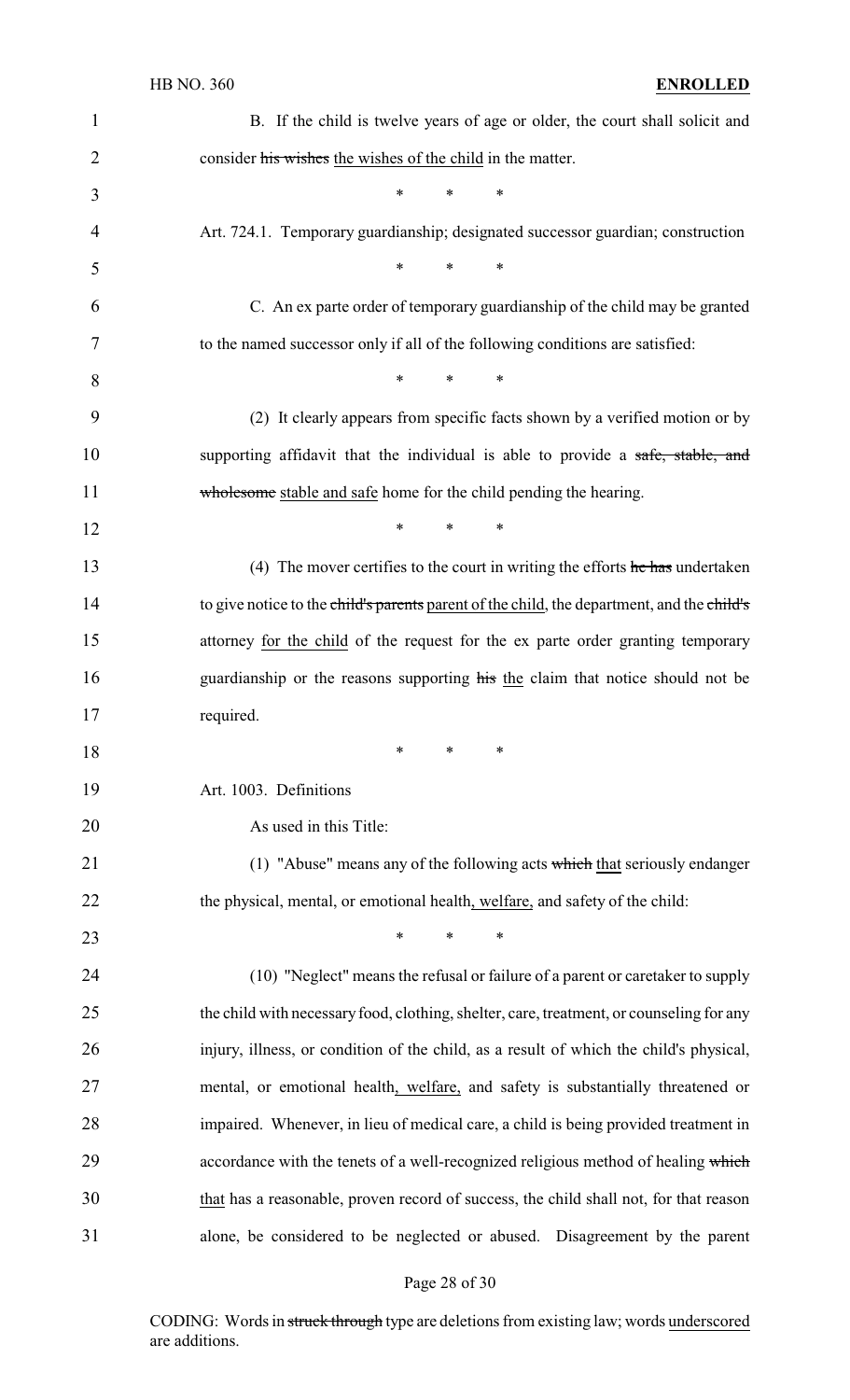| $\mathbf{1}$   | regarding the need for medical care shall not, by itself, be grounds for termination   |
|----------------|----------------------------------------------------------------------------------------|
| $\overline{2}$ | of parental rights. However, nothing herein in this Subparagraph shall prohibit the    |
| 3              | court from ordering medical services for the child when there is substantial risk of   |
| 4              | harm to the child's health, or welfare, or safety.                                     |
| 5              | *<br>$\ast$<br>$\ast$                                                                  |
| 6              | Art. 1016. Right to counsel                                                            |
| 7              | A. The child and the identified parent shall each have the right to be                 |
| 8              | represented by separate counsel in a termination proceeding brought under in           |
| 9              | accordance with this Title. Neither the child nor anyone purporting to act on his      |
| 10             | behalf of the child may be permitted to waive the child's right to counsel.            |
| 11             | B. The court shall appoint the program entity designated for the jurisdiction          |
| 12             | by the Louisiana Supreme Court to provide qualified, independent counsel for the       |
| 13             | child in such a proceeding.                                                            |
| 14             | $\ast$<br>∗<br>$\ast$                                                                  |
| 15             | Art. 1019.1. Notice to counsel                                                         |
| 16             | Upon the filing of the petition, the court shall provide notice and a copy of          |
| 17             | the petition to the entity designated for the jurisdiction to provide counsel for the  |
| 18             | child in accordance with Article 607, and to the entity representing indigent parents  |
| 19             | in accordance with Article 608.                                                        |
| 20             | Art. 1019.2. Service of petition; parent; child                                        |
| 21             | A copy of the petition and the notice of the nature of the hearing and the             |
| 22             | rights of the parent, as provided for in Article 1020, shall be served, in a sealed    |
| 23             | envelope, upon every parent of the child. A copy of the petition and the notice of the |
| 24             | nature of the hearing shall be served on the child through the entity designated for   |
| 25             | the jurisdiction to provide counsel for the child.                                     |
| 26             | $\ast$<br>$\ast$<br>$\ast$                                                             |
| 27             | Art. 1021. Service and return; child; resident parent; counsel                         |
| 28             | If a parent against whom a proceeding is instituted resides within the state,          |
| 29             | service of citation shall be made either personally or by domiciliary service not less |
| 30             | than five days prior to commencement of the hearing on the matter.                     |

# Page 29 of 30